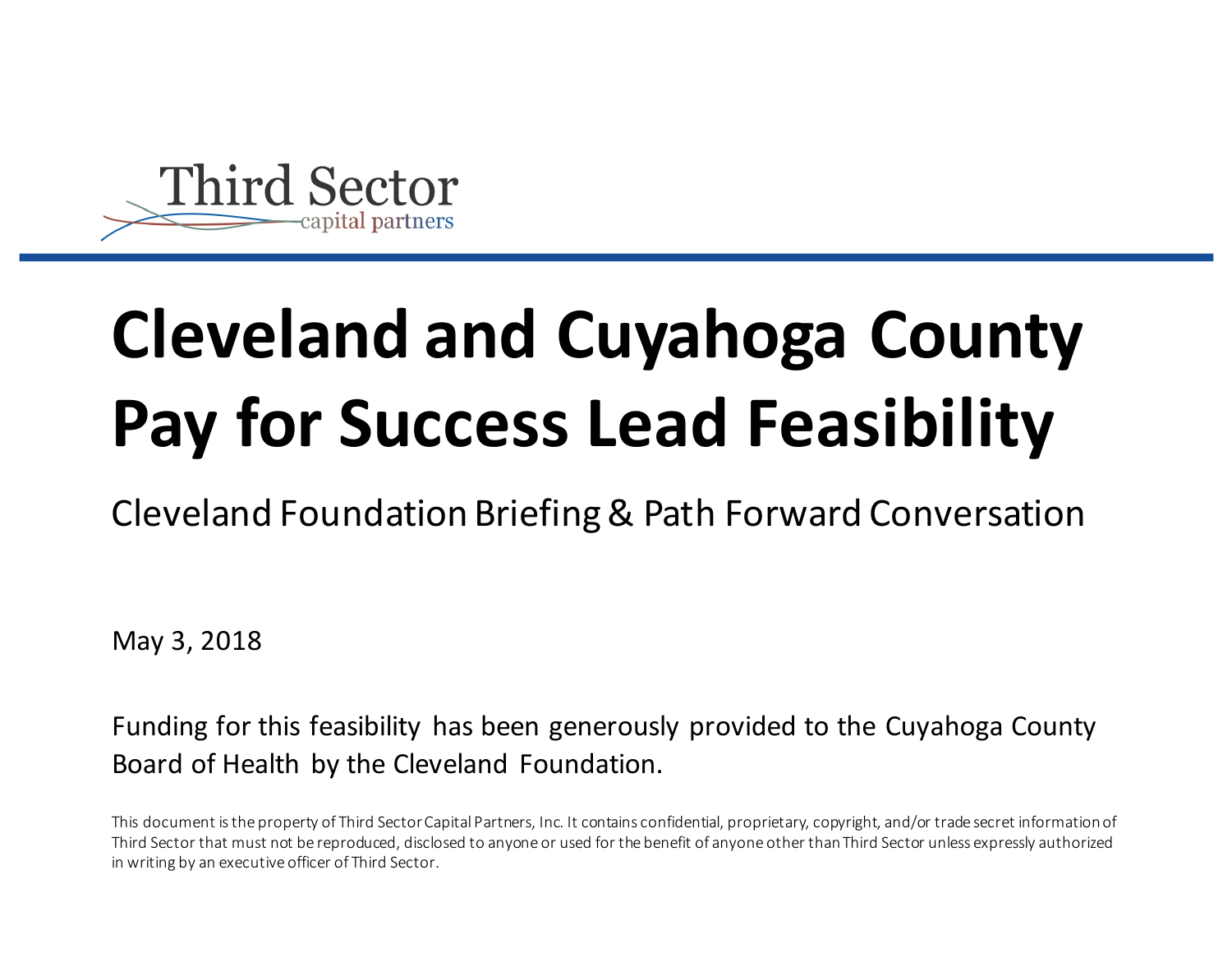## **Purpose**

- Update Cleveland Foundation senior leadership on project takeaways and recommendations.
- Discuss potential next steps for advancing an initiative aimed at addressing lead poisoning at a larger scale.

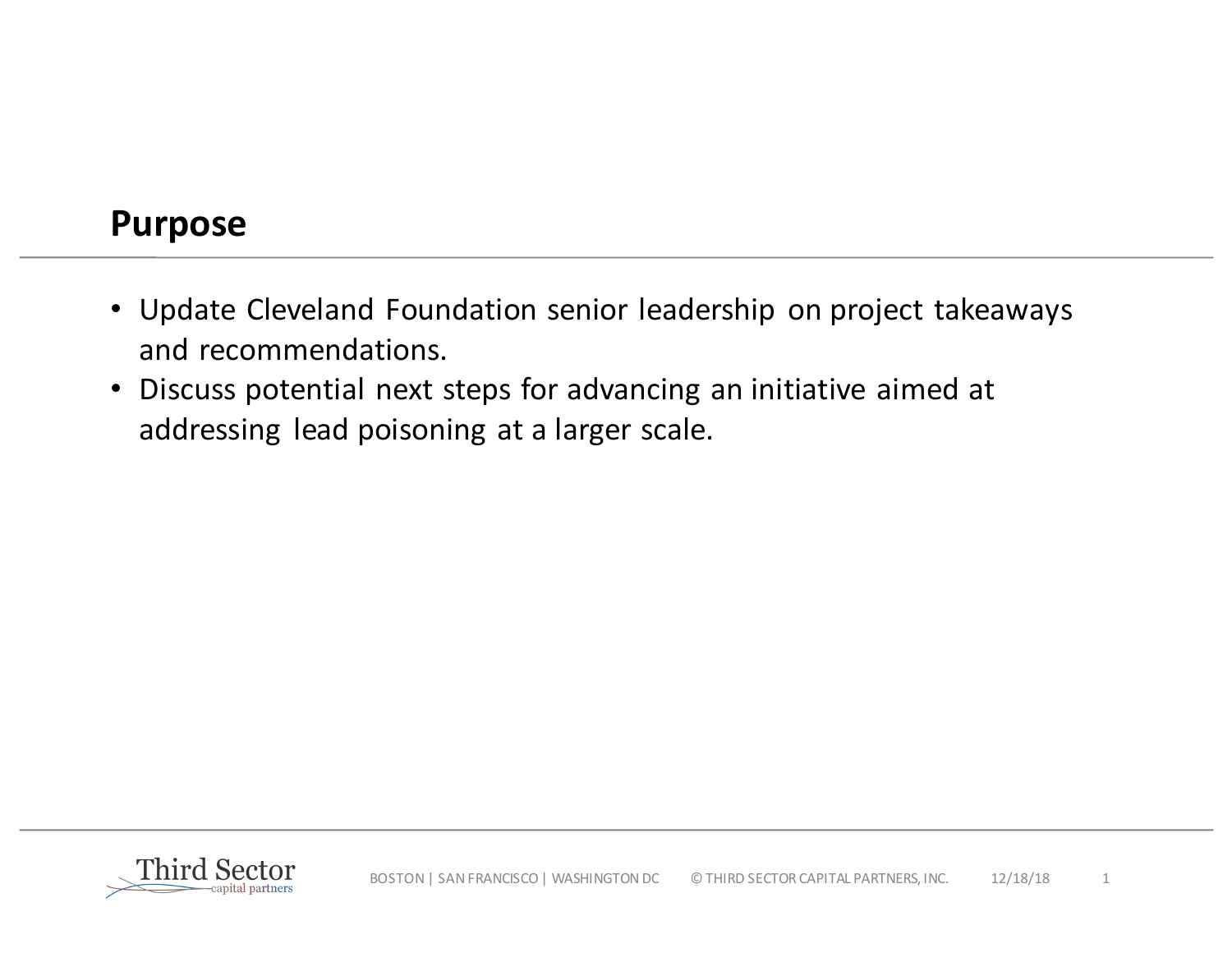## **Contents**

## **Overview of Lead Feasibility**

The Challenge: Lead Poisoning in Cleveland and Cuyahoga County

The Opportunity: Prevent Lead Poisoning via Housing Abatement

End Payer Feedback and Recommendations

**Next Steps** 

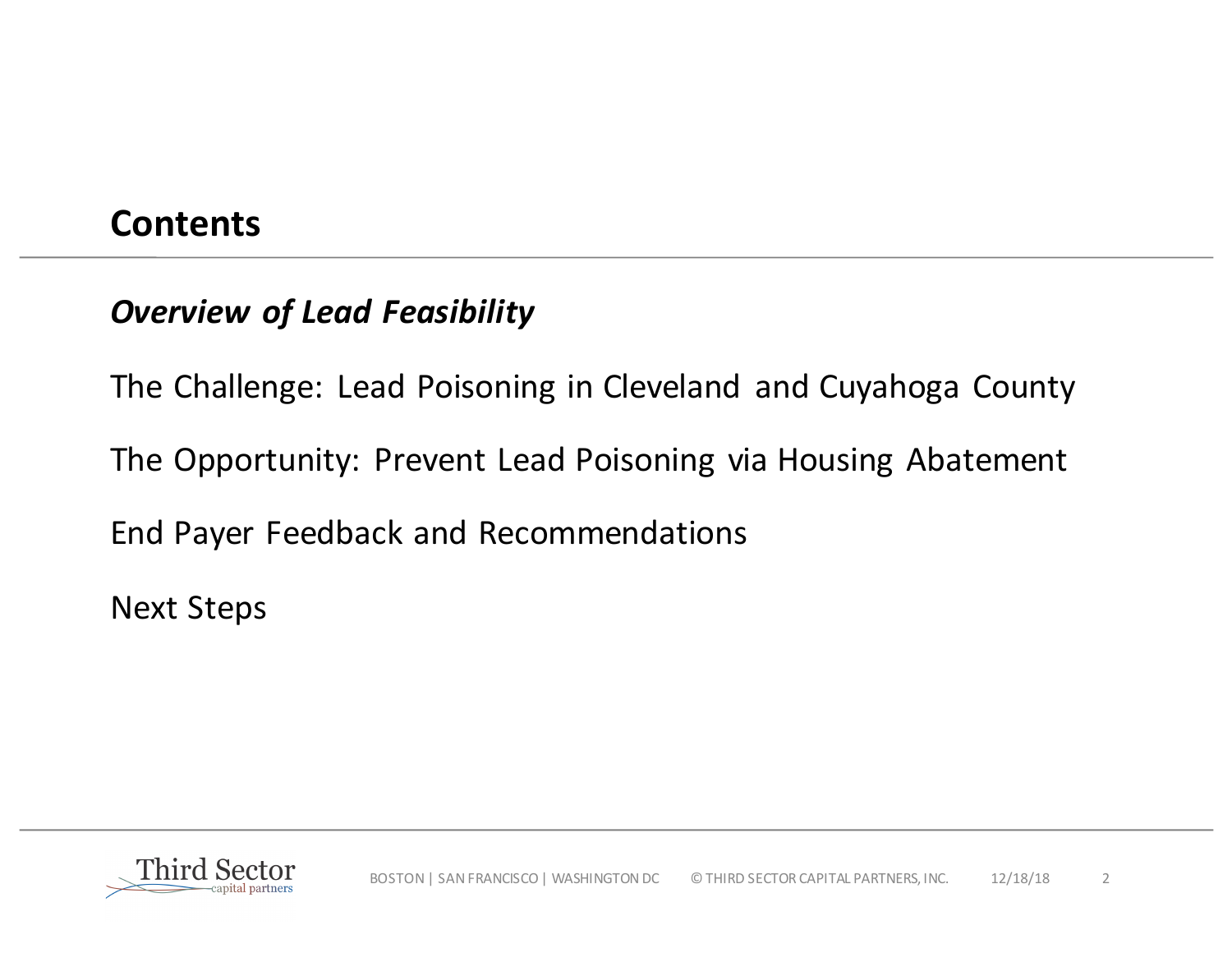## **Cuyahoga County and the Cleveland Foundation wanted to continue**  exploration for how to address lead poisoning via Pay for Success

#### **Building on Existing Efforts to Test Hypothesis for PFS**

#### **Local Context**

GUCCHI has been exploring how to address lead poisoning by building community awareness, improving lead remediation and advocating for systems change. The subcommittee on lead is working to substantially increase the number of homes treated in order to move the needle on lead poisoning rates.

### **Compelling Local Opportunity**

The Centers for Disease Control and Prevention (CDC) published a report in April 2017 examining how PFS could support scaling lead initiatives and used Cleveland as a case study. This report highlights options for delivering lead services at scale and cataloging the benefits accrued by various entities. 

### **Exploring and Operationalizing a Lead-Focused PFS Project**

Third Sector would partner with local stakeholders to:

- 1. Review and validate the PFS assumptions developed in the CDC report.
- 2. Determine the suitability of PFS as a tool to scale lead remediation efforts in Cleveland.
- 3. Assess and cultivate potential end payers for a lead remediation outcomes-oriented contract in Cleveland.
- 4. Recommend potential next steps for operationalizing a PFS project.

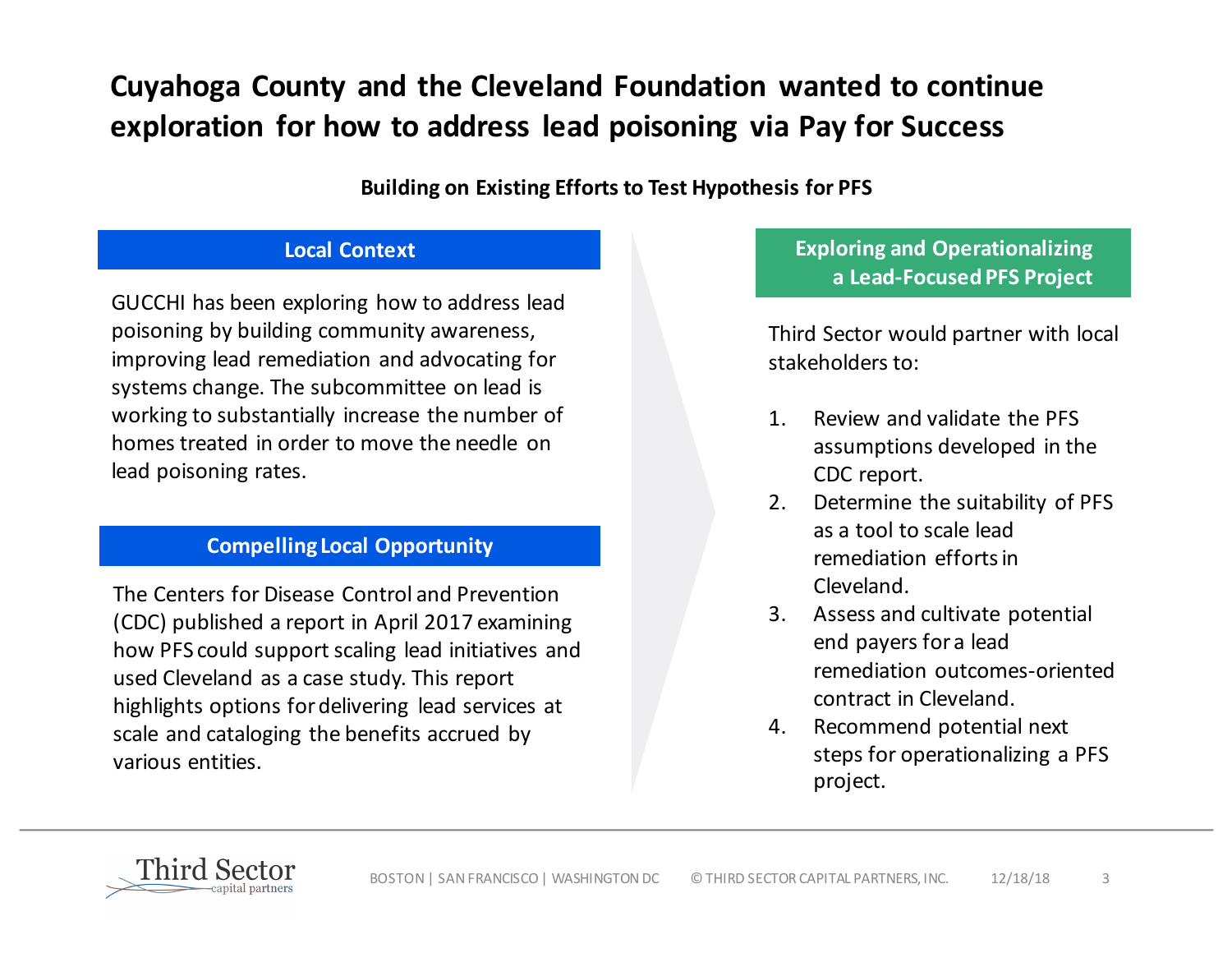## The project was overseen by Third Sector and an active Advisory **Committee, selected by the Cleveland Foundation.**

**Advisory Committee Member Organizations**

- Case Western Reserve University
- City of Cleveland Department of Public Health
- City of Cleveland Mayor's Office
- Cleveland Department of Community Development
- The Cleveland Foundation
- Cleveland Neighborhood Progress
- Cuyahoga County Board of Health
- Cuyahoga County Housing and Community Development
- Fnyironmental Health Watch
- Neighborhood Connections

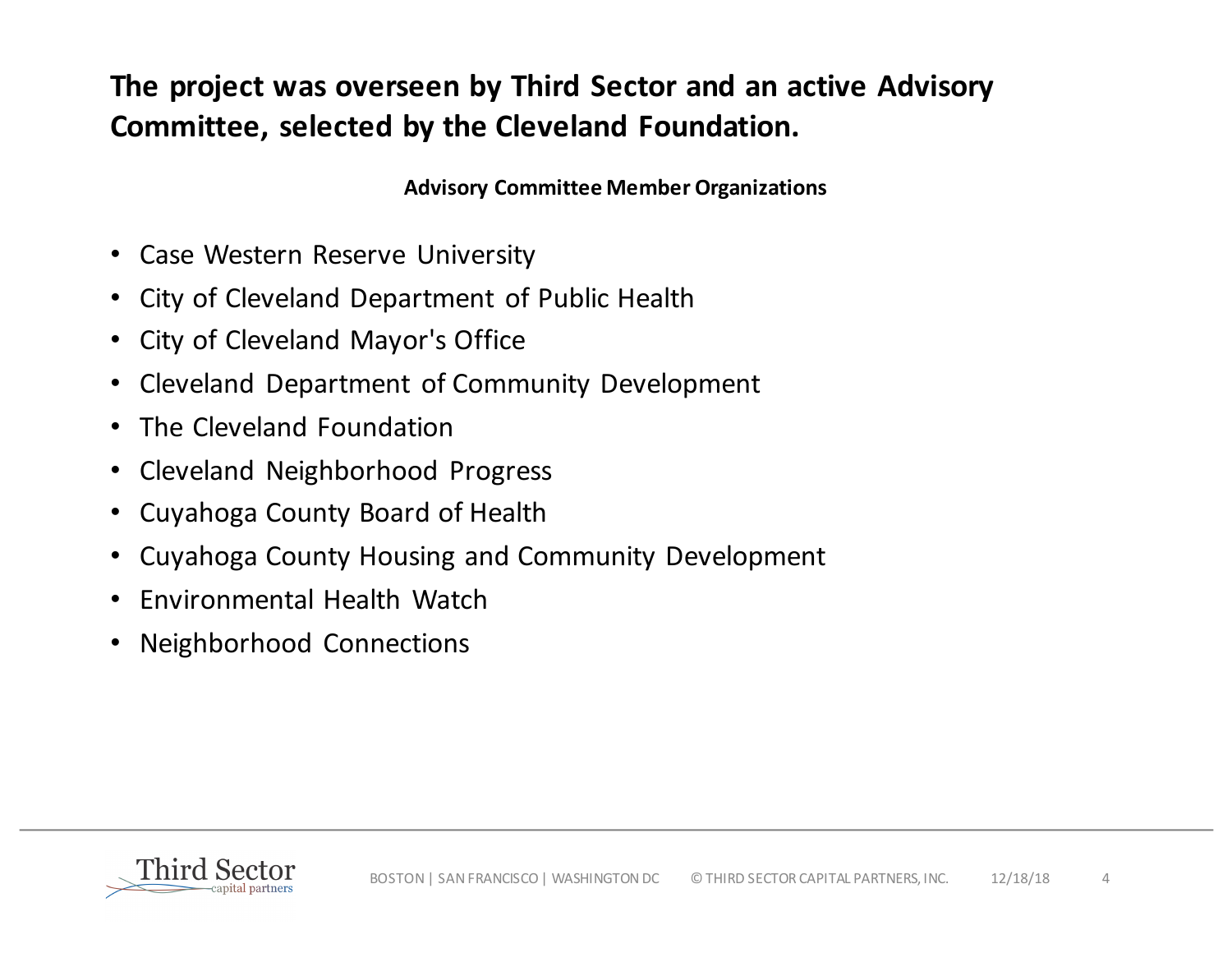## The project began in September 2017 and recommendations were presented to the Advisory Committee in late February 2018.



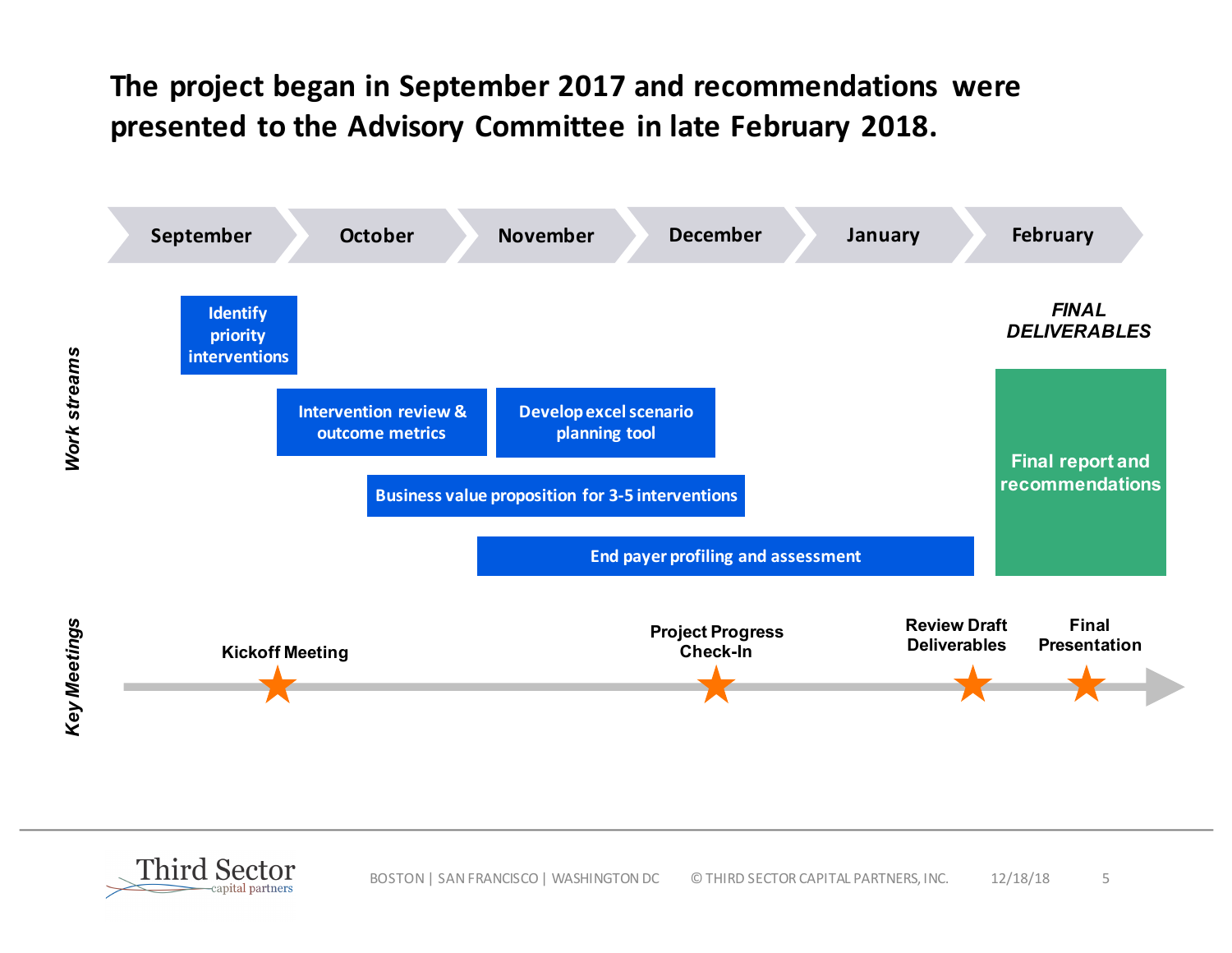Third Sector developed a PFS business case and engaged potential community stakeholders for feedback on each element.



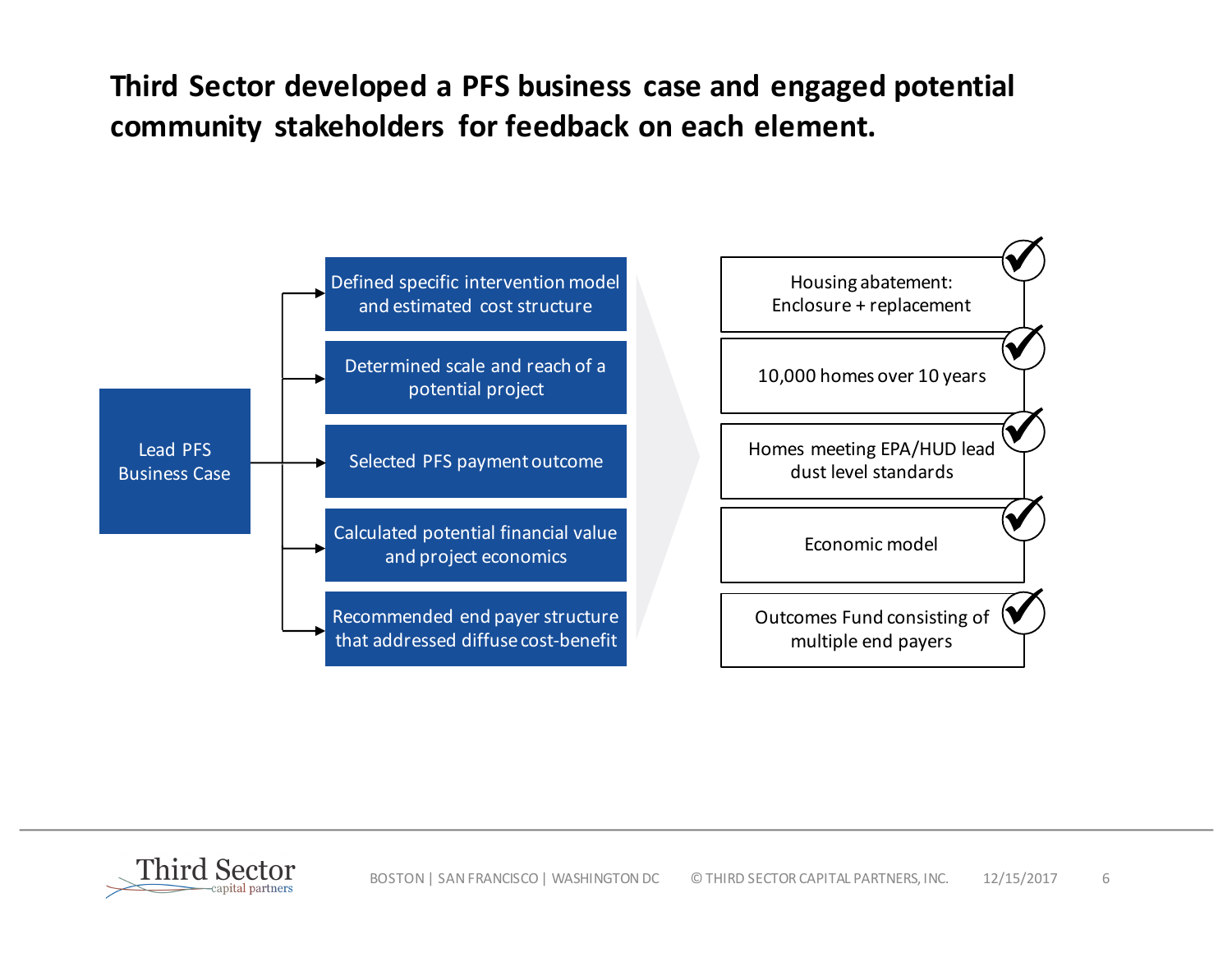## Third Sector conducted over a dozen conversations with potential end payers and key stakeholders to inform the recommendations.

**List of Organizations**

- Case Western Reserve University
- City of Cleveland
	- **•** Department of Health
	- Public Affairs
	- **•** Department of Development
- Cleveland Clinic
- Cleveland Foundation
- Cuyahoga County
	- Office of County Executive
	- Board of Health
	- Department of Development
- Mt. Sinai Foundation
- Philadelphia Department of Health
- University Hospitals

Pending/Unsuccessful outreach: State of Ohio; Key Bank; George Gund Foundation

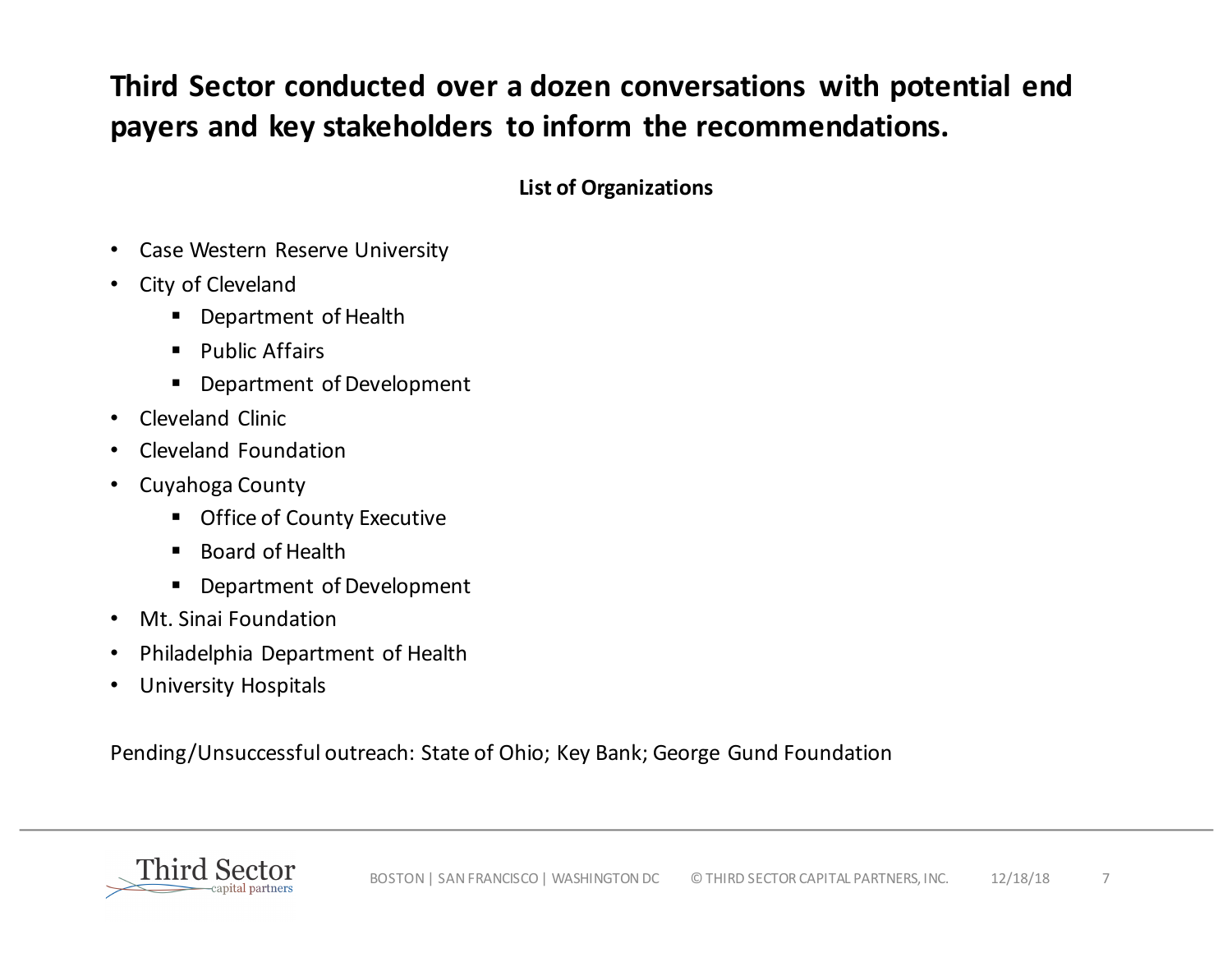## **Contents**

Overview of Lead Feasibility

## **The Challenge: Lead Poisoning in Cleveland and Cuyahoga County**

The Opportunity: Prevent Lead Poisoning via Housing Abatement

End Payer Feedback and Recommendations

**Next Steps** 

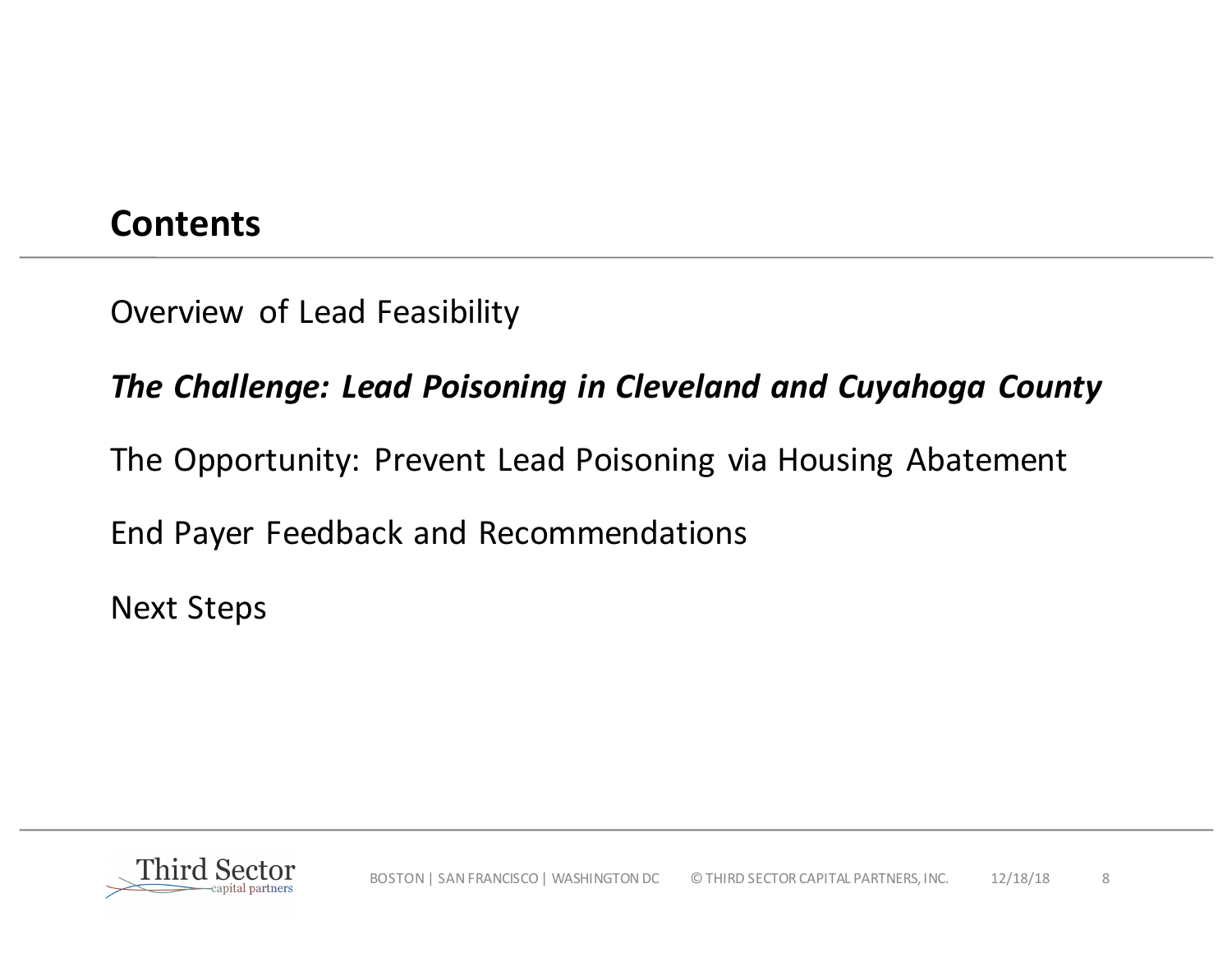## Nearly 500,000 housing units in Cuyahoga are at risk of lead poisoning a child, causing lifelong social and financial costs to the community.

| Scale of<br><b>Lead</b><br><b>Poisoning</b>        | Main cause: lead paint in homes built prior to 1978.<br>$\bullet$<br>Lead poisoning rates in Cleveland are some of the worst in the nation. Blood lead<br>$\bullet$<br>levels (BLL) above 50 micrograms/deciliter (mcg/dl) have been detected in some<br>children.<br>2015 rates for children tested with BLL $\geq$ 5 mcg/dl: City of Cleveland, 12.9%;<br>Glenville = 23.3%; St. Clair-Superior, 25.7%; E. Cleveland (1st ring suburb), 23.3%. |
|----------------------------------------------------|--------------------------------------------------------------------------------------------------------------------------------------------------------------------------------------------------------------------------------------------------------------------------------------------------------------------------------------------------------------------------------------------------------------------------------------------------|
| <b>Effects of</b><br>Lead<br><b>Poisoning</b>      | Poorer health, educational, and social outcomes in life.<br>$\bullet$<br>Affects children's brain development, dropping intelligence quotient, and adverse<br>$\bullet$<br>effects on behavior.                                                                                                                                                                                                                                                  |
| <b>Social Costs</b><br>of Lead<br><b>Poisoning</b> | Education: special education services.<br>$\bullet$<br>Justice: detention, legal and administrative, and victim services.<br>$\bullet$<br>Healthcare: lead tests, chelation, hospitalization/ER visits, ADHD treatment.<br>$\bullet$<br>Government, workforce, and community: lowered lifetime earning potential.<br>$\bullet$                                                                                                                   |

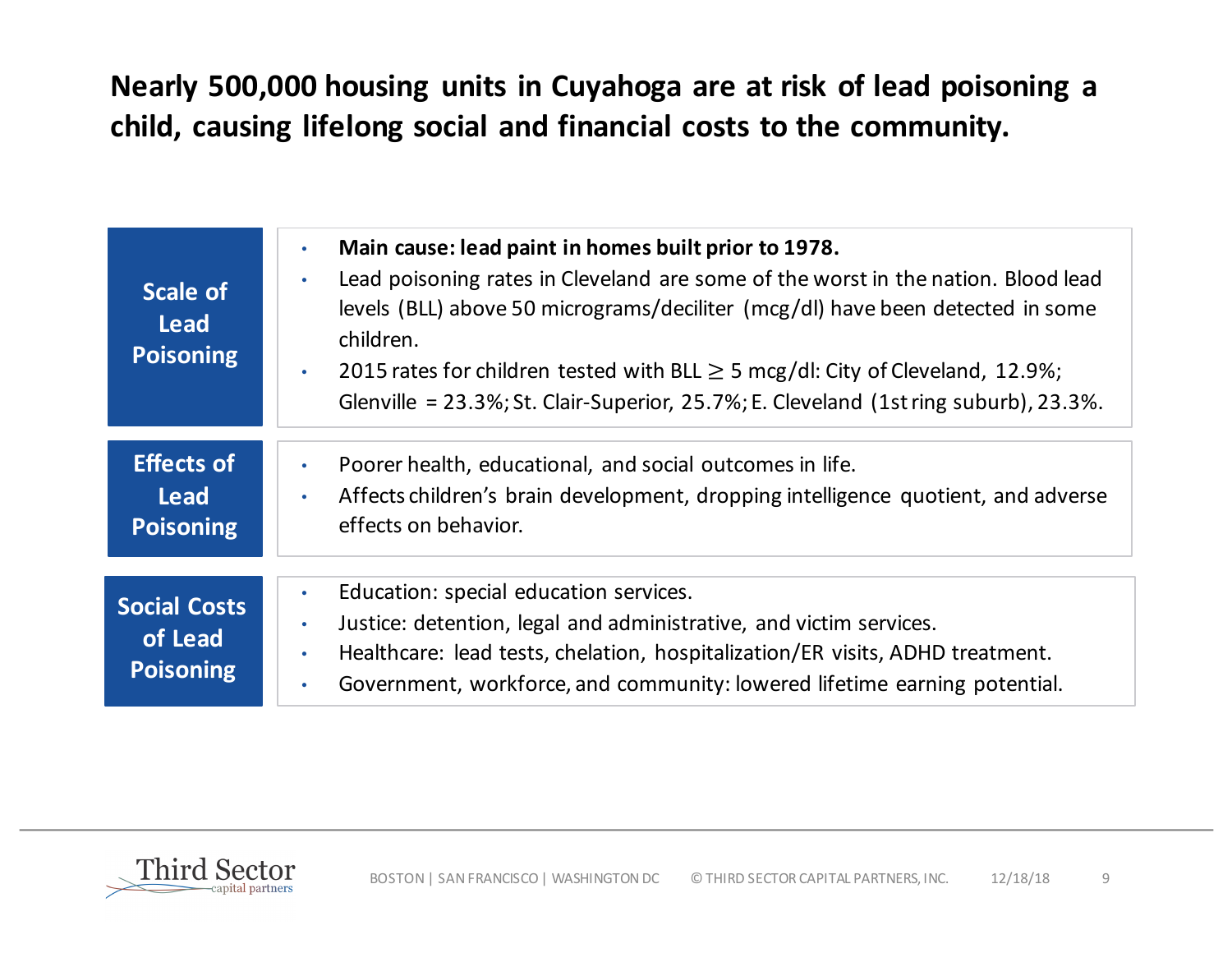## **Over the past 10 years lead poisoning has cost the Cleveland and Cuyahoga County community over \$1.4 billion.**



**Estimated Financial Costs of Lead Poisoning Over Past 10 Years** 

- 27,861 children <6 years of age in Cuyahoga County between 2005-2015 with confirmed elevated blood lead levels (EBLs)  $\geq$  5 ug/dl\*. \$50,000 lifetime cost per child\*\*.
- Roughly \$2 million per year in federal dollars spent by the City and County to fix around 140 homes/year, typically after a child has confirmed lead poisoning.
- Estimated Costs of City and County staff time focused on primarily remediation activities.
- Over 104,000 staff hours.

\*Data analyzed by Epidemiology and Surveillance Services at The Cuyahoga County Board of Health. Original data obtained through the Ohio Department of Health's Childhood Lead Poisoning Prevention Program.

\*\*Jessica W. Reyes, "Social Cost of Lead" in "Lead: The Global Poison - Humans, Animals, and the Environment." Convening of the American Association of the Advancement of Science Conference in Boston, MA. February 2013

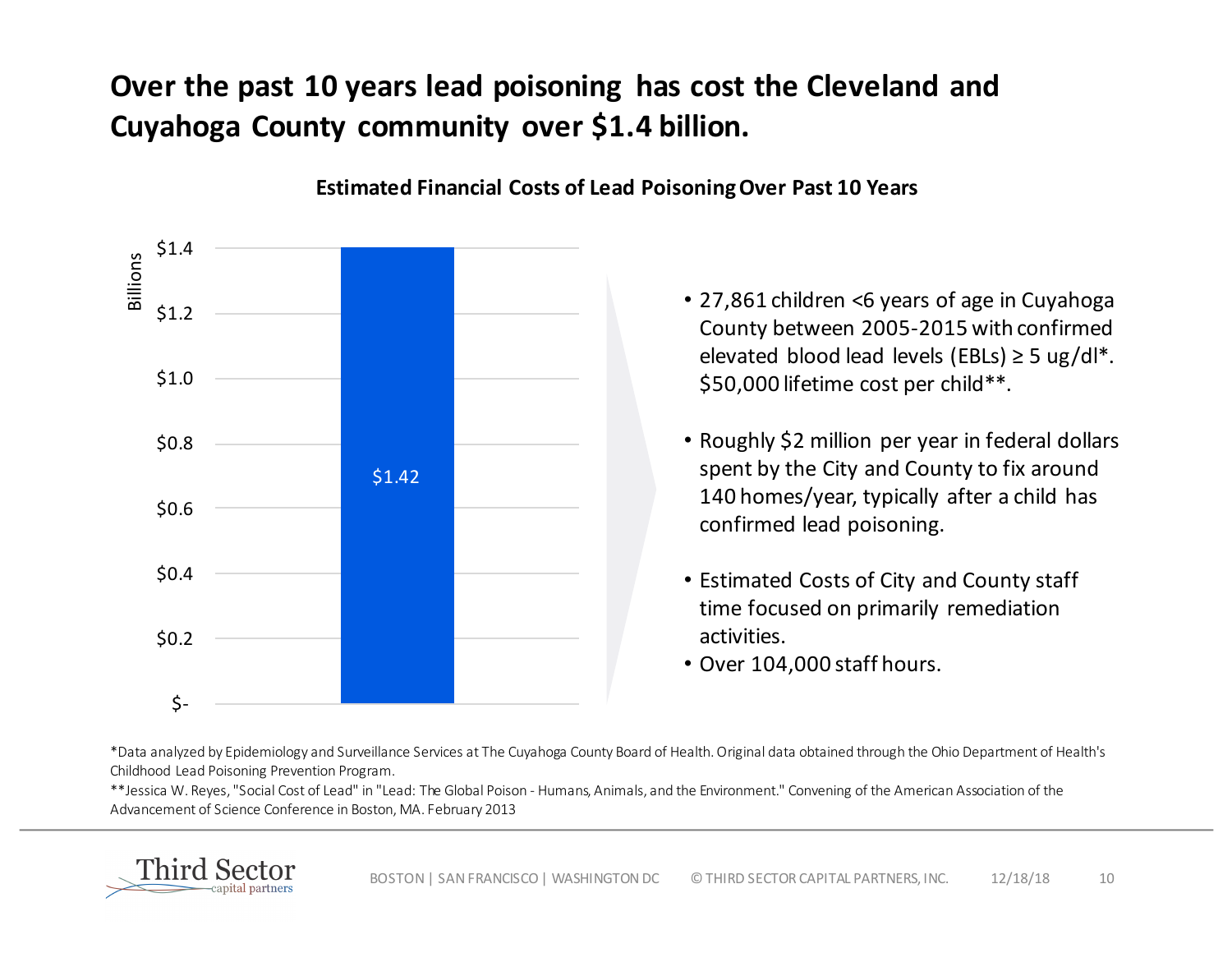**Many stakeholders and initiatives are working to address lead poisoning in Cleveland and Cuyahoga County.** 

- Housing and Urban Development (HUD), Cuyahoga County and City of Cleveland lead **abatement programs:** Collectively abate approximately ~200 homes per year, federally funded
- **Greater University Circle Community Health Initiative (GUCCHI):** 
	- Outreach and education: Community Health Action Teams (CHAT), community awareness and education events, door to door outreach
	- Survey to identify homes where residents have expressed an interest in lead remediation (123) homes) and enroll eligible homes for remediation through HUD
- **Cleveland Neighborhood Progress:** Goal of rehabbing 1,000 homes over 5 years
- **Invest in Children:** Home daycare initiative to check for lead
- Partners in Health at Case Western Reserve: Lead screening in Pre-K and K children
- **University Hospital:** Lead Hotline to educate the public on lead hazards and what to do
- **Bright Beginnings (formerly Help Me Grow):** child and family services to age 3

In the last 10 years, Cleveland Foundation, Mt. Sinai Health Care Foundation, and St. Luke's Foundation have contributed over \$3 million to address lead poisoning.

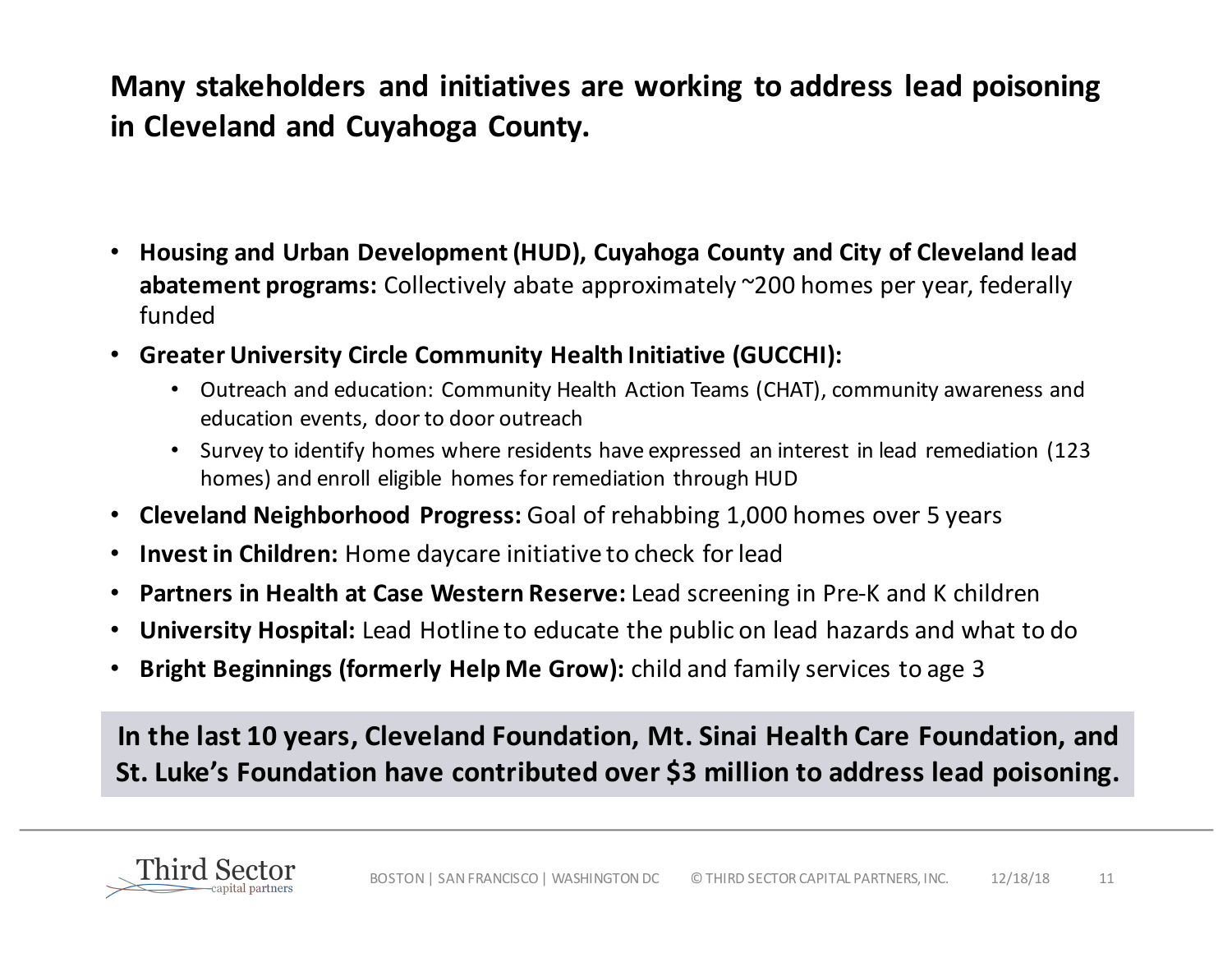## **Despite some progress, if no new action is taken lead poisoning will cost** the community an additional \$1 billion over 10 years.



**Estimated Future Financial Costs of Lead Poisoning Over Next 10 Years** 

- Additional 20,000 children <6 years of age in Cuyahoga County with confirmed elevated blood lead levels (EBLs)  $\geq$  5 ug/dl<sup>\*</sup>.
- \$50,000 lifetime cost per child\*\*.
- Roughly \$2 million per year in federal dollars spent by the City and County to fix 140 homes/year, typically after a child has confirmed lead poisoning.
- Estimated Costs of City and County staff time focused on primarily remediation activities.
- Over 104,000 staff hours.

Addressing lead poisoning on a more significant scale is a necessity if the community hopes to achieve greater impact through investments in Say Yes! to Education, Universal Pre-K, and other early childhood initiatives.

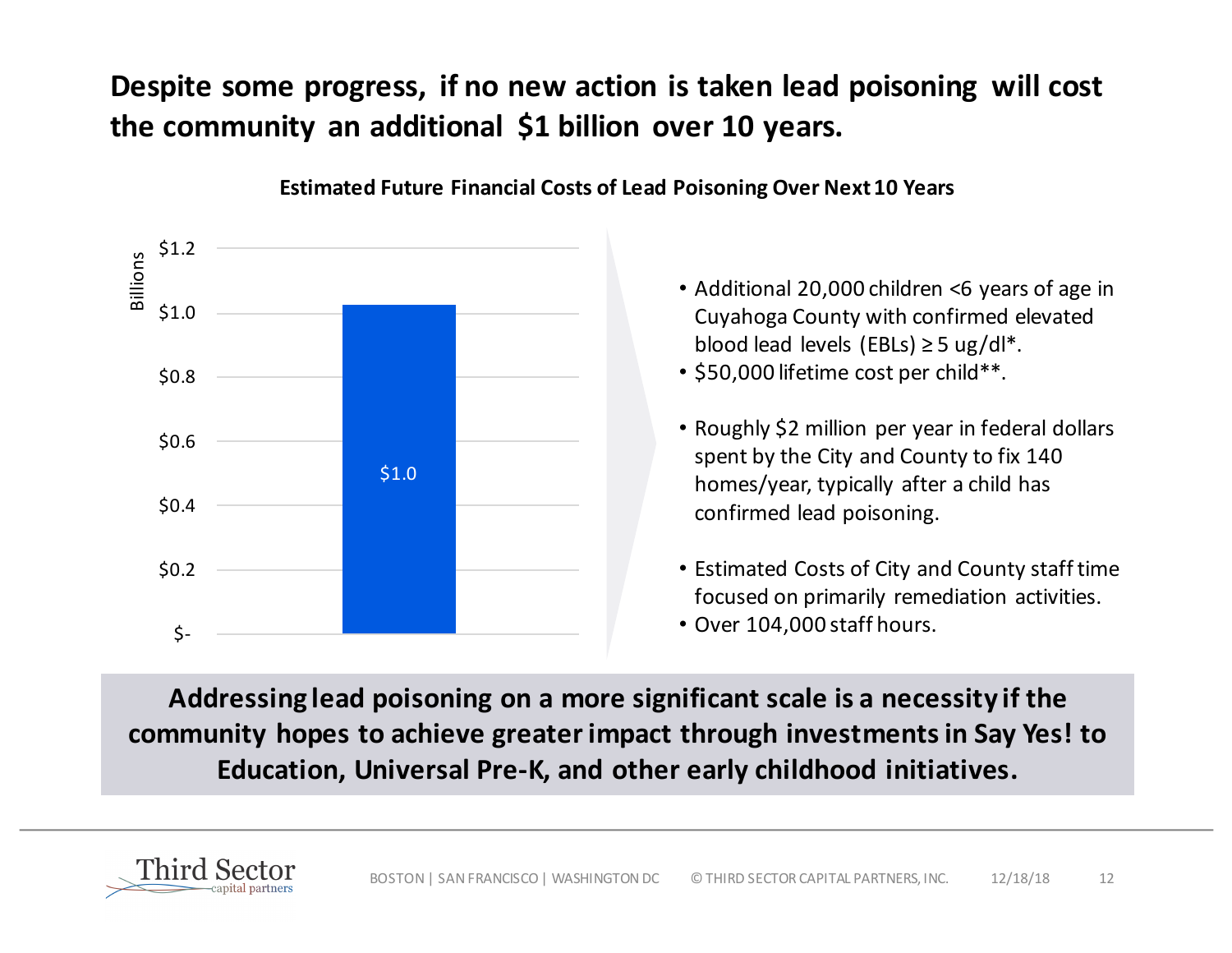## **Contents**

Overview of Lead Feasibility

The Challenge: Lead Poisoning in Cleveland and Cuyahoga County

## *The Opportunity: Prevent Lead Poisoning via Housing Abatement*

End Payer Feedback and Recommendations

**Next Steps** 

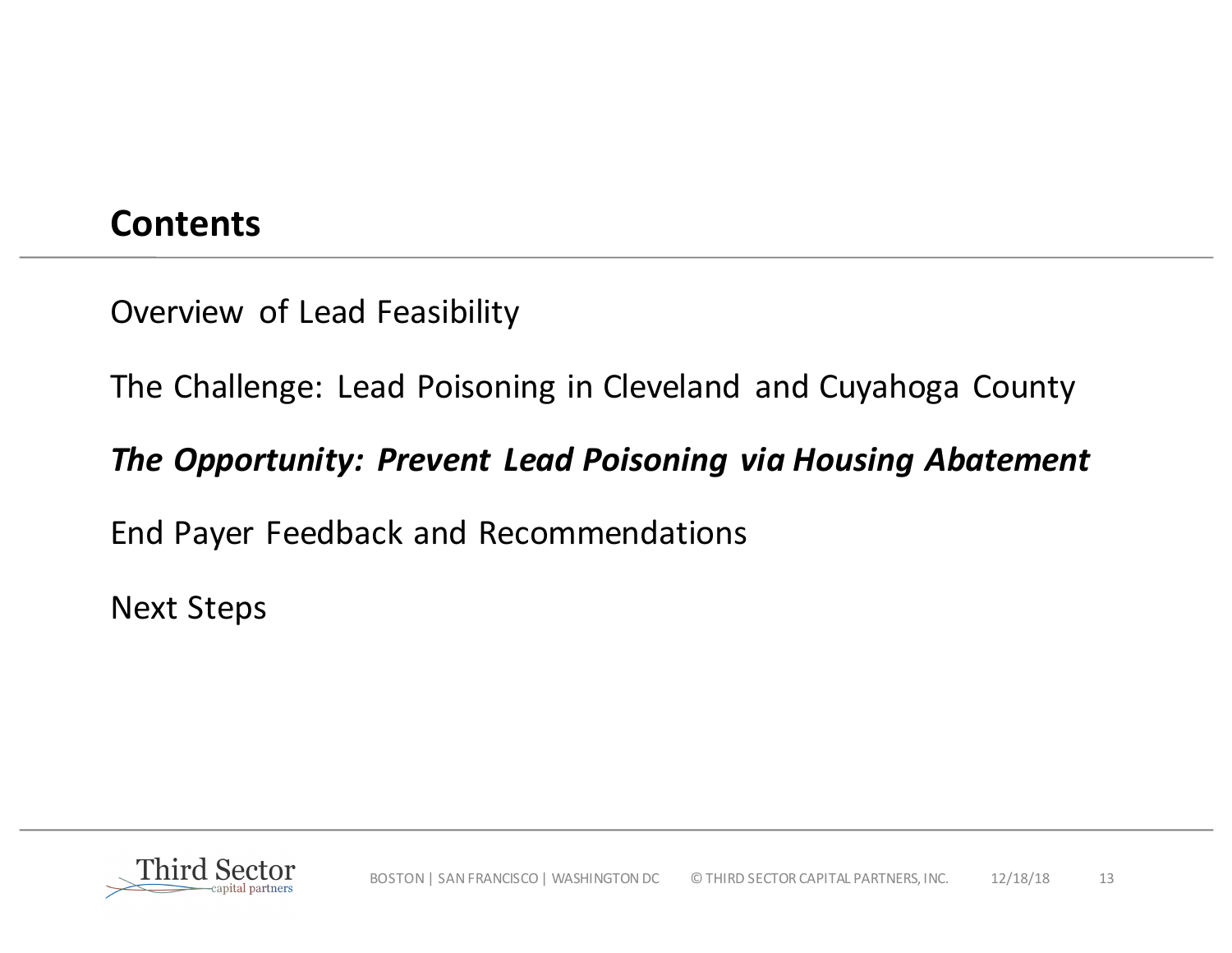## **Residential lead abatement is the most impactful strategy to significantly reduce lead poisoning in Cuyahoga County.**

### **Spectrum of Lead Abatement Strategies**



- Housing remediation is focused on reducing lead dust and hazards by:
	- Permanently covering large, stable surfaces that contain lead paint using **enclosure** systems, such as wood panels, boards, plaster and stucco systems, siding and tile.
	- **Replacing** housing components that do not lend themselves to enclosure or experience a lot of friction, such as windows, doors, molding and trim.
- Multiple rigorous evaluations have demonstrated a causal link between enclosure and replacement abatement and lead dust reduction. Combined with structural improvements and proper clean-up, enclosure and replacement will ensure lead-safe homes meet HUD and EPA lead dust clearance levels.

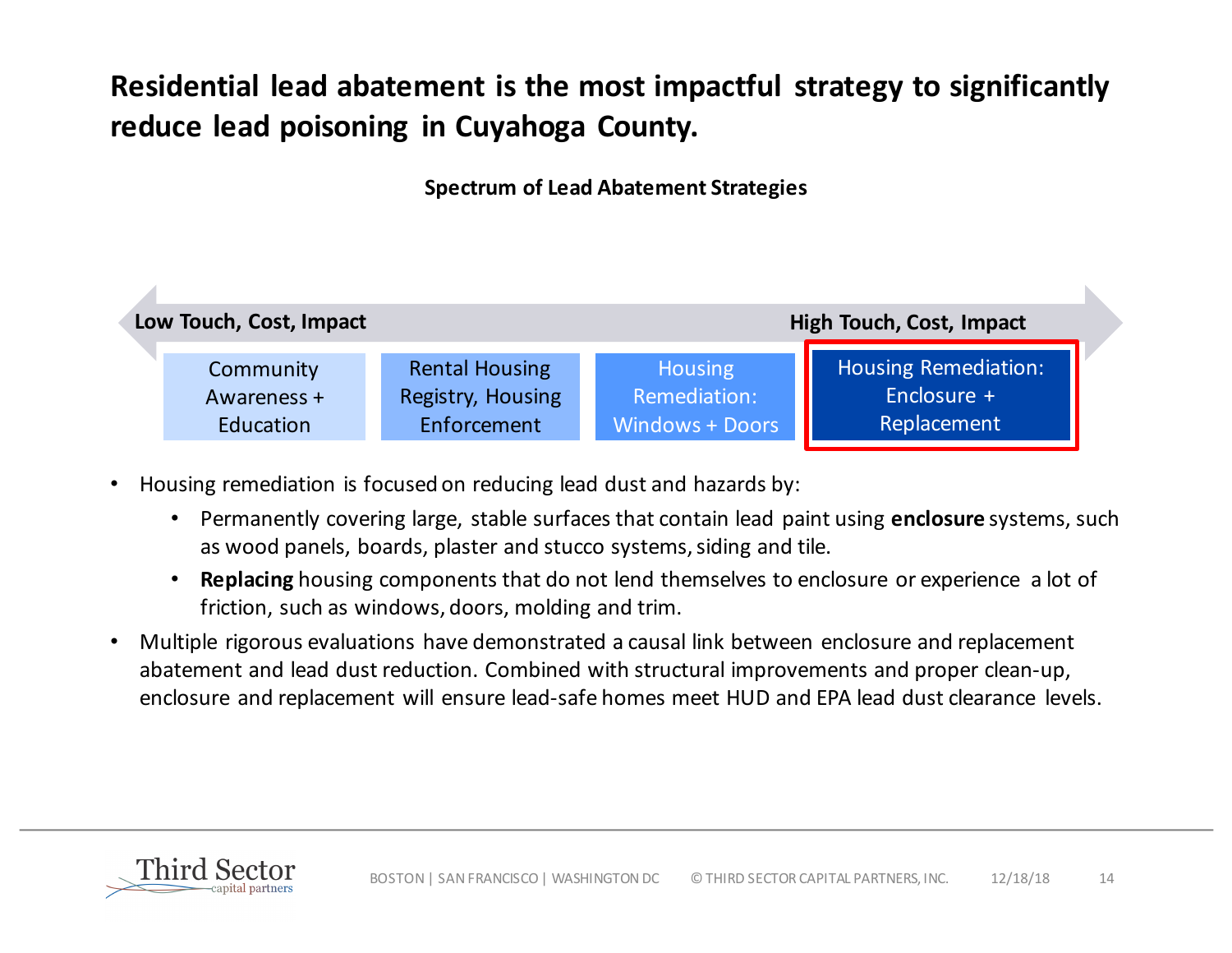There is an opportunity to significantly scale the number of lead safe homes and the number of children impacted each year.

| <b>Homes</b><br>served<br>per year:<br>1,000 | Focus on neighborhoods with highest rates of children having<br>elevated BLL above 5mcg/dl.<br>Desire to scale up from the current pace of $\sim$ 200 homes/year.<br>Approximately 2,000 children/year would be impacted.<br>$\bullet$                                                                  |
|----------------------------------------------|---------------------------------------------------------------------------------------------------------------------------------------------------------------------------------------------------------------------------------------------------------------------------------------------------------|
| <b>Average cost</b><br>per home:<br>\$15,950 | Slightly higher than the national average due to the age and<br>larger size of homes in Cleveland/Cuyahoga.<br>The 2017 CDC Lead Abatement report estimated \$9K-<br>\$10K/home. Green and Healthy Homes Initiative<br>estimated \$11,500/home.<br>Includes financing, evaluation and management costs. |

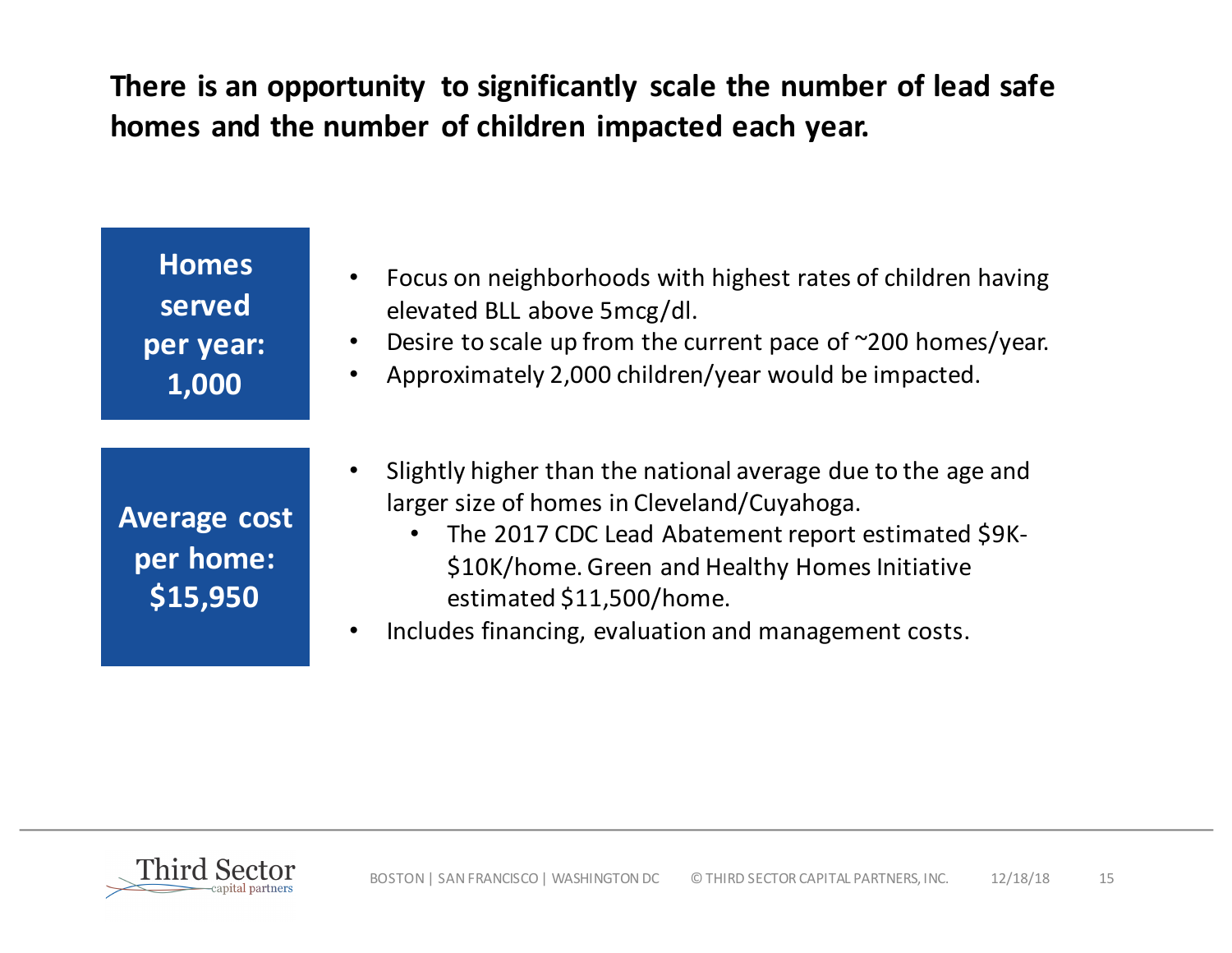## **Scaling lead abatement can generate significant financial value for** stakeholders throughout Cuyahoga County.

**Reduced Lead Dust leads to Reduced BLL in Children, Resulting in Financial Value** 



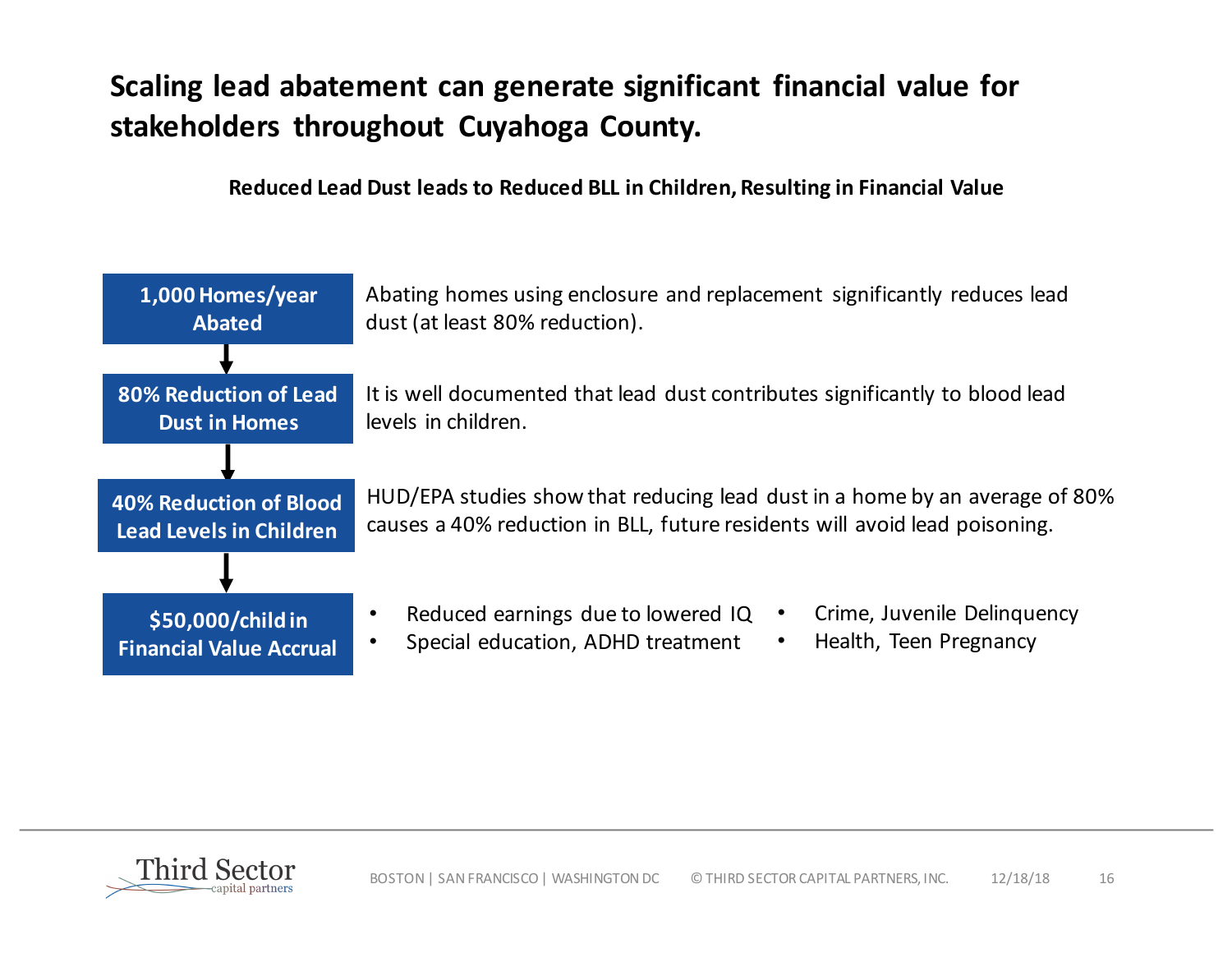## **Overview of potential structure for a Lead PFS project in Cleveland/Cuyahoga County**

**Cleveland/Cuyahoga County Lead PFS Project**



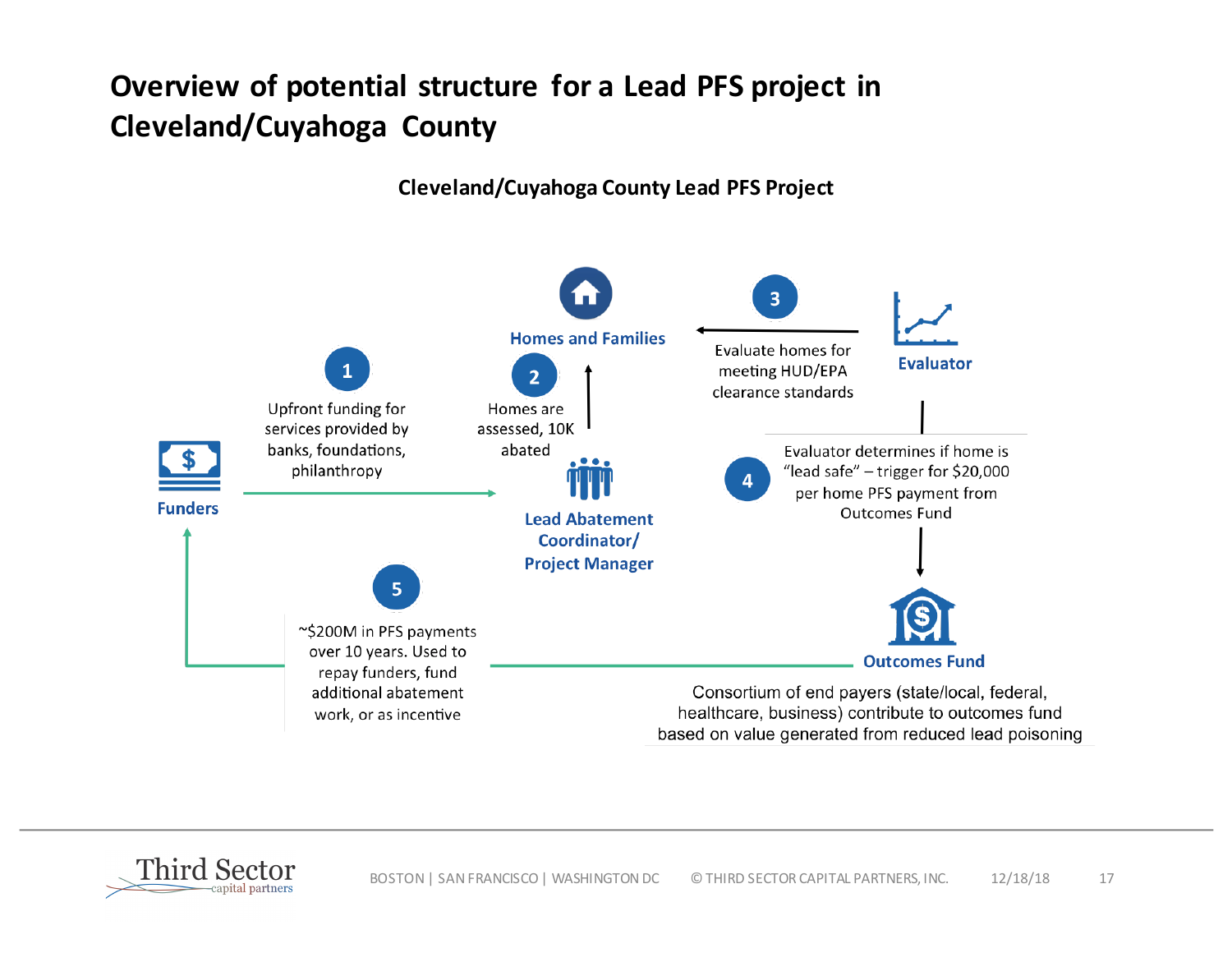## **Overview of a Cleveland and Cuyahoga County Lead PFS Project.**

**PFS Overview for 10,000 Lead-Safe Homes**

| <b>Services</b> | <b>Target Population</b><br>10,000 high-risk homes over 10<br>years (~20,000 children)<br>Targeted using current lead testing<br>data and age of housing stock                        | <b>Services</b><br>Assess home, coordinate with landlord &<br>residents to relocate during service<br>Abate lead hazards in homes<br>$\bullet$<br>Clean home and retest for lead |
|-----------------|---------------------------------------------------------------------------------------------------------------------------------------------------------------------------------------|----------------------------------------------------------------------------------------------------------------------------------------------------------------------------------|
| <b>Impact</b>   | <b>PFS Payment Metric</b><br>Meeting EPA/HUD lead dust level<br>$\bullet$<br>standards per home<br>\$20,000 payment/lead safe home<br>$\bullet$<br>based on financial value generated | <b>Evaluation</b><br>Measurement of lead dust levels pre<br>٠<br>intervention and post abatement<br>Quality assurance measurement<br>٠                                           |
| <b>Funding</b>  | <b>Upfront Funding</b><br>Provided by local and national<br>investors/philanthropy. This working<br>capital would allows homes to be<br>abated and would be repaid using              | <b>Success Payments</b><br>Approximately \$200 million in PFS payments<br>over 10 years from an Outcomes Fund made<br>up of a consortium of organizations                        |
|                 | funding from Success Payments.                                                                                                                                                        |                                                                                                                                                                                  |

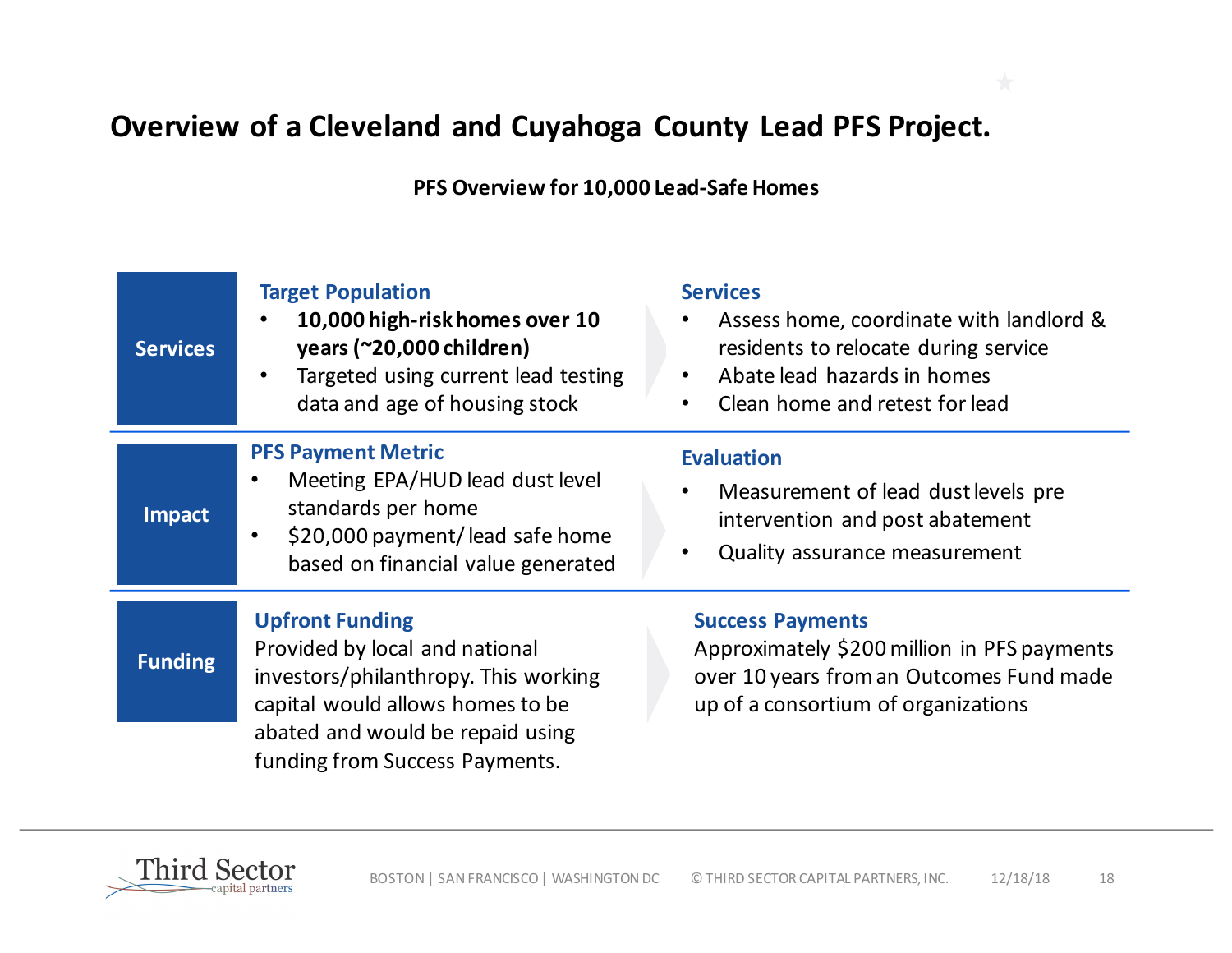An outcomes fund would enable collaboration and scaling to abate more homes, protecting more children from lead poisoning.

### **Outcomes Fund Overview**

- Simplicity Fund serves as the single end payer for the project
- Scale  $-$  Fund enables collaboration across multiple entities
- Proactive  $-$  Addressing the issue of lead poisoning once and for all, rather than reacting with piecemeal fixes
- Unified No one organization or payer can solve lead poisoning on their own
- Equality  $-$  Healthier and safer children

### **Why an Outcomes Fund? Potential Members of Outcomes Fund**

- City of Cleveland
- Cuyahoga County
- State of Ohio
- Hospitals/Healthcare Systems
- School Districts
- Business
- Philanthropy
- Federal Government

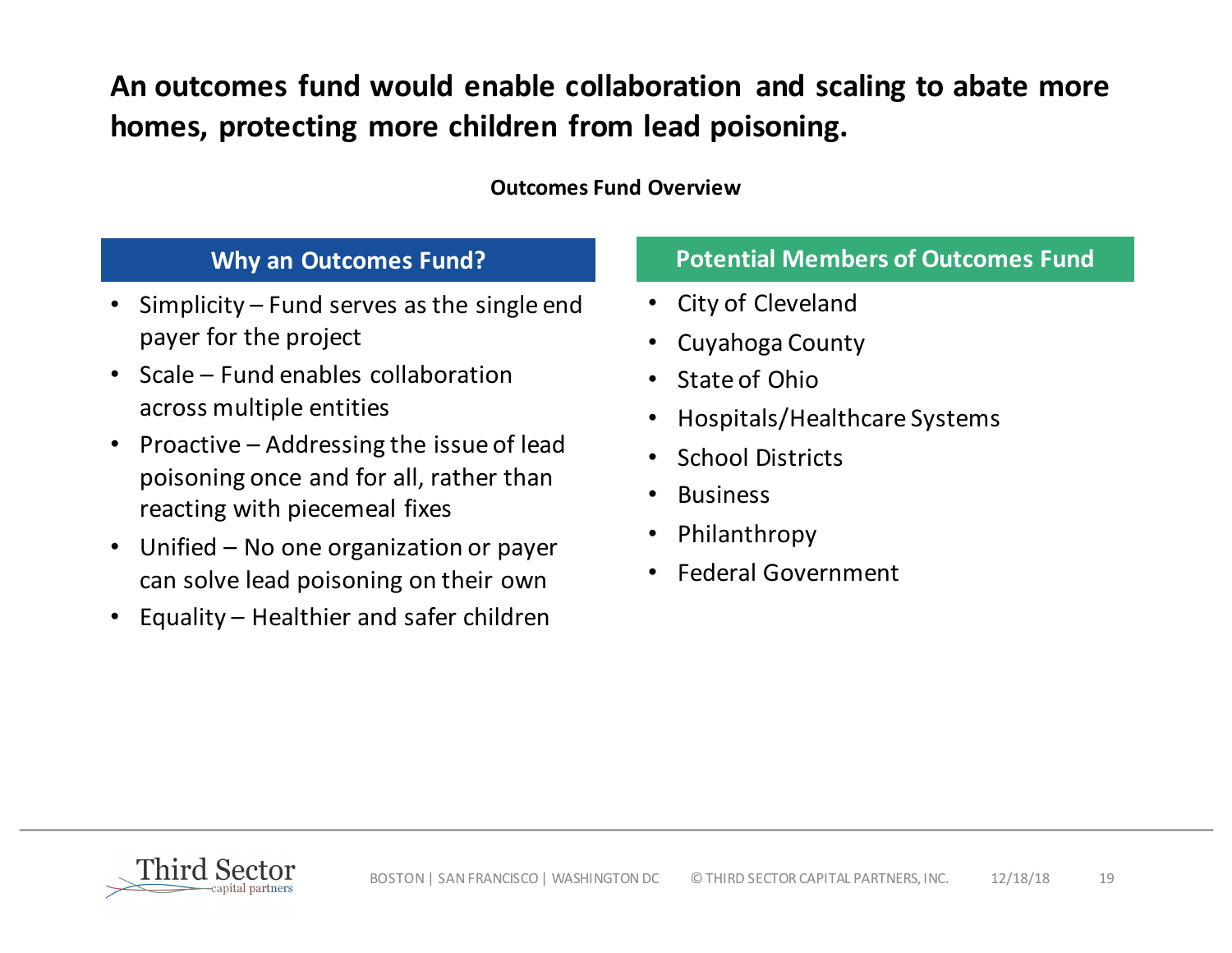## **Contents**

Overview of Lead Feasibility

The Challenge: Lead Poisoning in Cleveland and Cuyahoga County

The Opportunity: Prevent Lead Poisoning via Housing Abatement

*End Payer Feedback and Recommendations*

**Next Steps** 

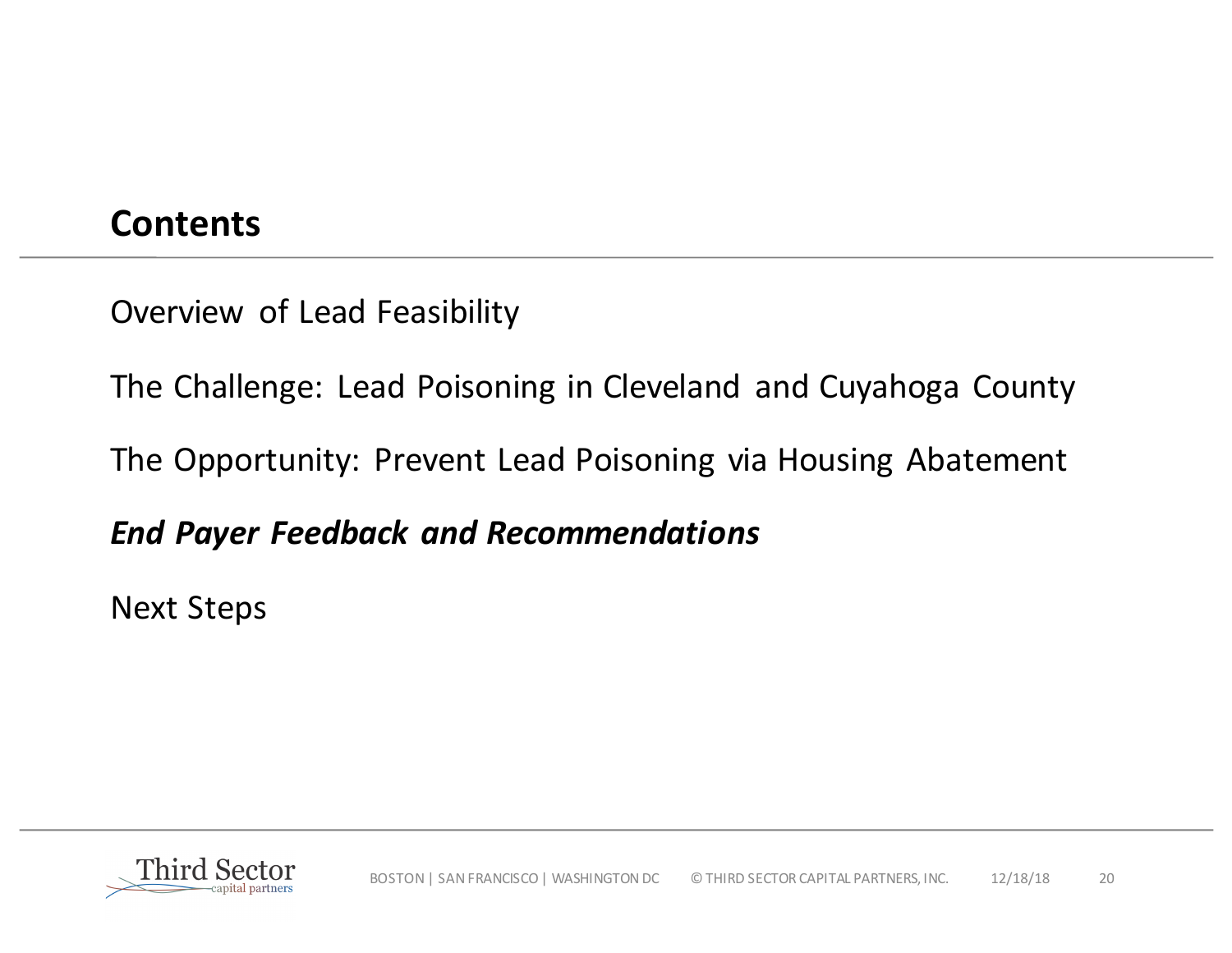## Stakeholders are eager to scale lead poisoning prevention efforts and are open to creative approaches to fund this work.

#### **Summary of Feedback**

| <b>Affirmation</b>                                                                                                               | <b>Interest</b>                                                                               | <b>Evidence</b>                                                                                       |  |
|----------------------------------------------------------------------------------------------------------------------------------|-----------------------------------------------------------------------------------------------|-------------------------------------------------------------------------------------------------------|--|
| Agreement that abatement                                                                                                         | Broad interest in PFS as an                                                                   | Significant evidence of abatement                                                                     |  |
| (enclosure and replacement) is an                                                                                                | innovative funding and contracting                                                            | as an effective intervention to                                                                       |  |
| appropriate level of intervention.                                                                                               | approach for community initiative.                                                            | address lead poisoning.                                                                               |  |
| Recognition that prevention of lead<br>poisoning is critical component and<br>driver of child, family, and<br>community success. | Concern for more specifics on<br>eligibility criteria for homes and<br>families to be served. | Clear and compelling business case<br>for housing interventions as a way<br>to reduce lead poisoning. |  |
| Strong desire to increase the scale                                                                                              | Consideration for how prevention of                                                           | Available data sources to measure                                                                     |  |
| and reach of lead poisoning                                                                                                      | lead poisoning could align with                                                               | impact across a wide range and                                                                        |  |
| prevention work.                                                                                                                 | other community initiatives.                                                                  | duration of outcome metrics.                                                                          |  |

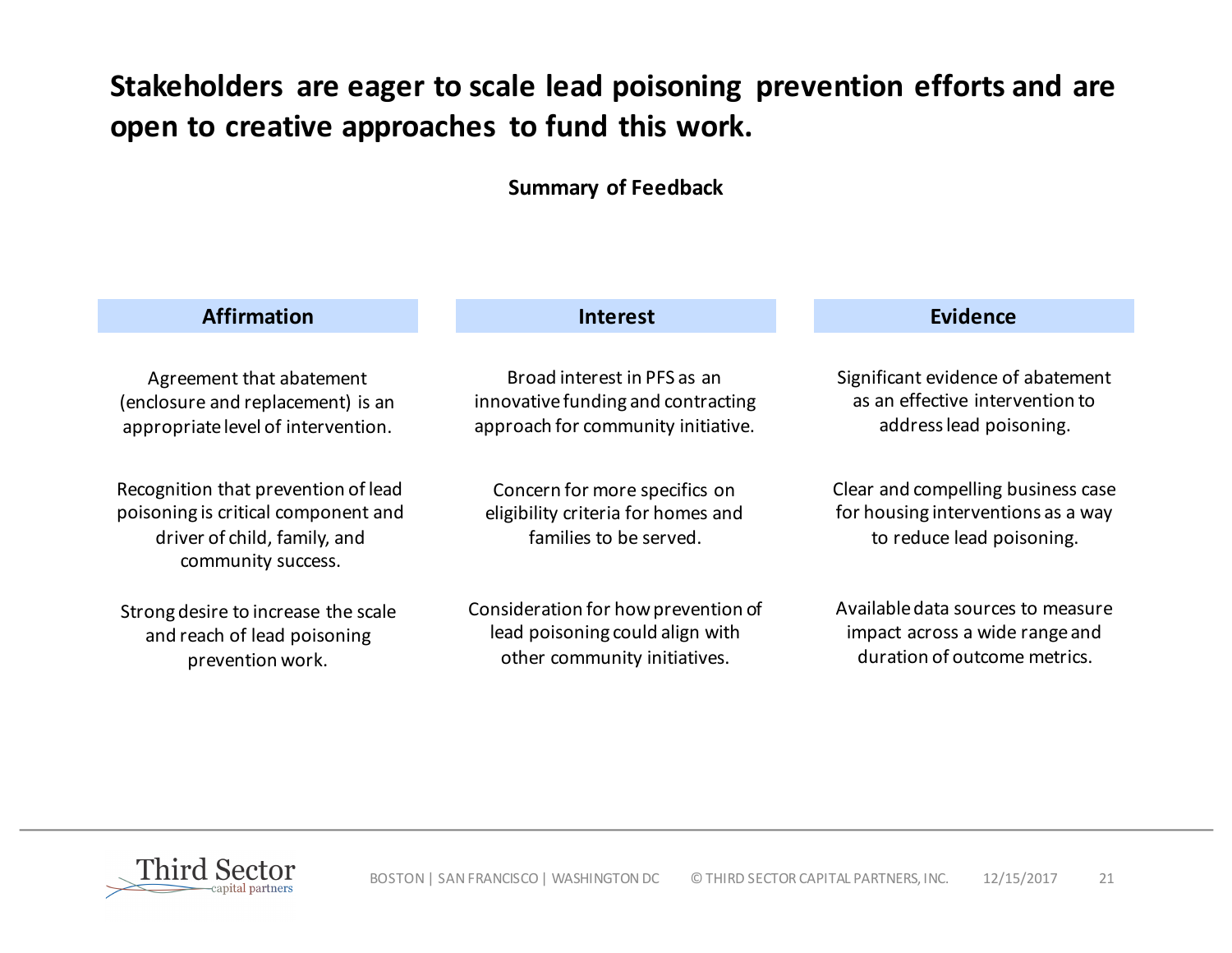## Pay for Success is best pursued as a component of a larger, coordinated **initiative to reduce lead poisoning in Cleveland and Cuyahoga County.**

#### **Key Reasons**

There is a compelling business case for long term value of lead abatement that resonates with **end payers and other stakeholders.**

- Government and other end payers agree that lead poisoning prevention creates tangible financial value.
- Strong evidence of reduction of lead dust and subsequent reduction in blood lead levels.

**2**

1

There is enthusiasm for scaling strategies to reduce lead poisoning, but there is lack of consensus **on optimal strategy and ownership to coordinate across multiple stakeholders.** 

- PFS may support a lead abatement project only if all stakeholders fully endorsed this intervention.
- A neutral coordinating entity should be identified and equipped to lead a community-wide mandate.

**3**

**4**

**Securing revenue for outcome payments will require significant actions from government with broad, sustained community support.** 

- There is no "primary" revenue source to serve as source of outcome payments from governments.
- New or increased revenue streams are required and these need political will and community buy-in.

Focusing on measurement of outcomes (PFS) can be a motivating factor for an initiative but will compete against other major initiatives when it is the main feature or justification.

- Multiple larger initiatives can limit funding and people resources available to support PFS.
- The scale of a Lead initiative will gain broader support by focusing on early childhood impact.

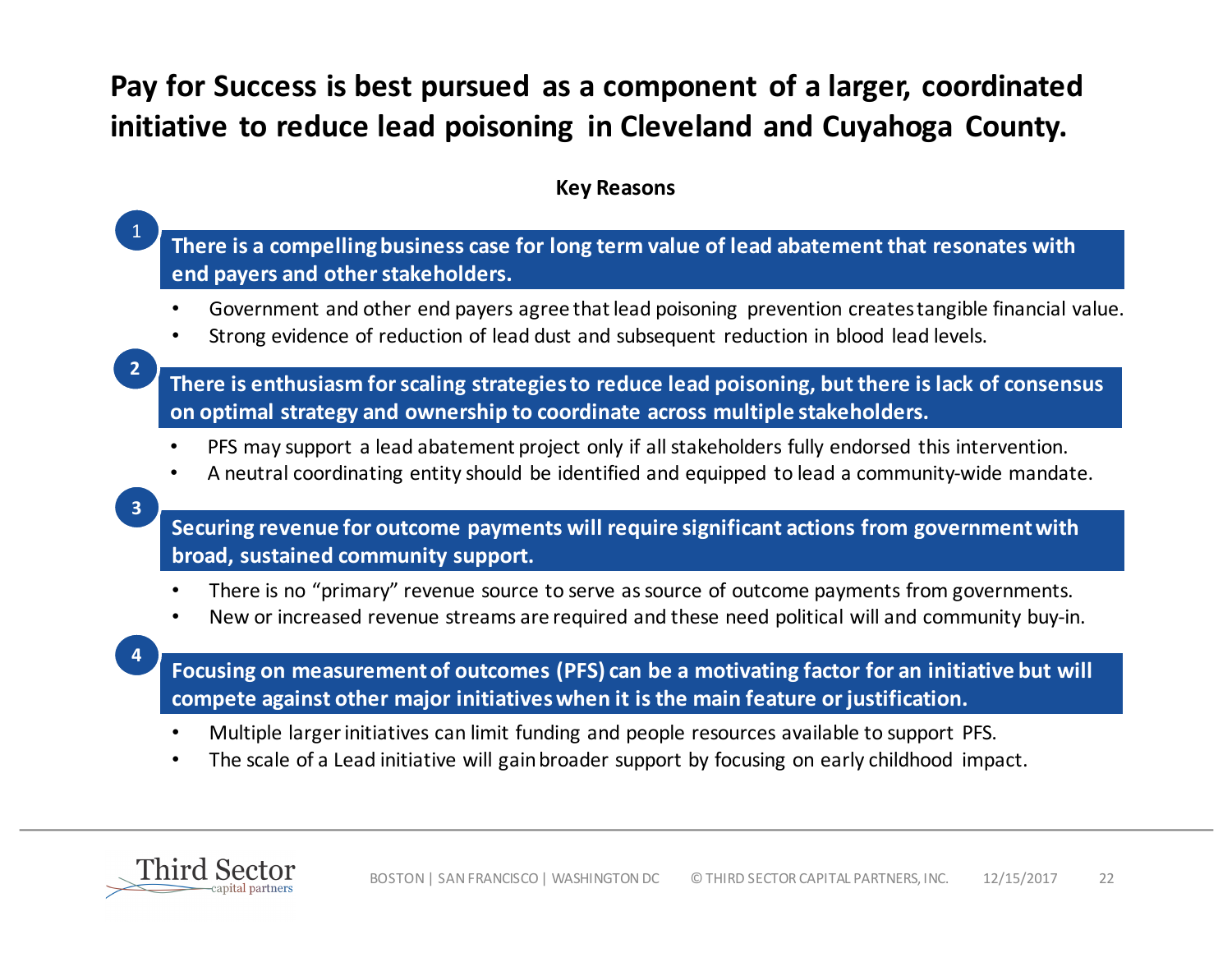Pay for Success, as a supporting feature, would be able to address some of the challenges stakeholders surfaced.

#### **Pursue a demonstration project as a way to increase scale and build momentum**

- A demonstration project would drive forward end payers in refining project specifics and pursuing resources necessary to implement PFS on a more realistic scale.
- Leverage opportunity created by new Social Impact Partnerships fund of federal outcome payments to prepare a compelling local application.

#### **Align incentives and ensure motivation across project partners**

- Collaboration with other major early childhood initiatives creates greater push to secure funding allocations from government and other partners.
- Use PFS and outcomes contract to guide decisions on specific outcome metrics, interventions, and eligibility criteria.

### Use coordinating organization to raise profile and priority of reducing lead poisoning in the community.

- Coordinating organization can explore variety of approaches to securing increased funding and scale of interventions.
- Retains value of collective "skin in the game" across multiple stakeholders both staffing and funding.

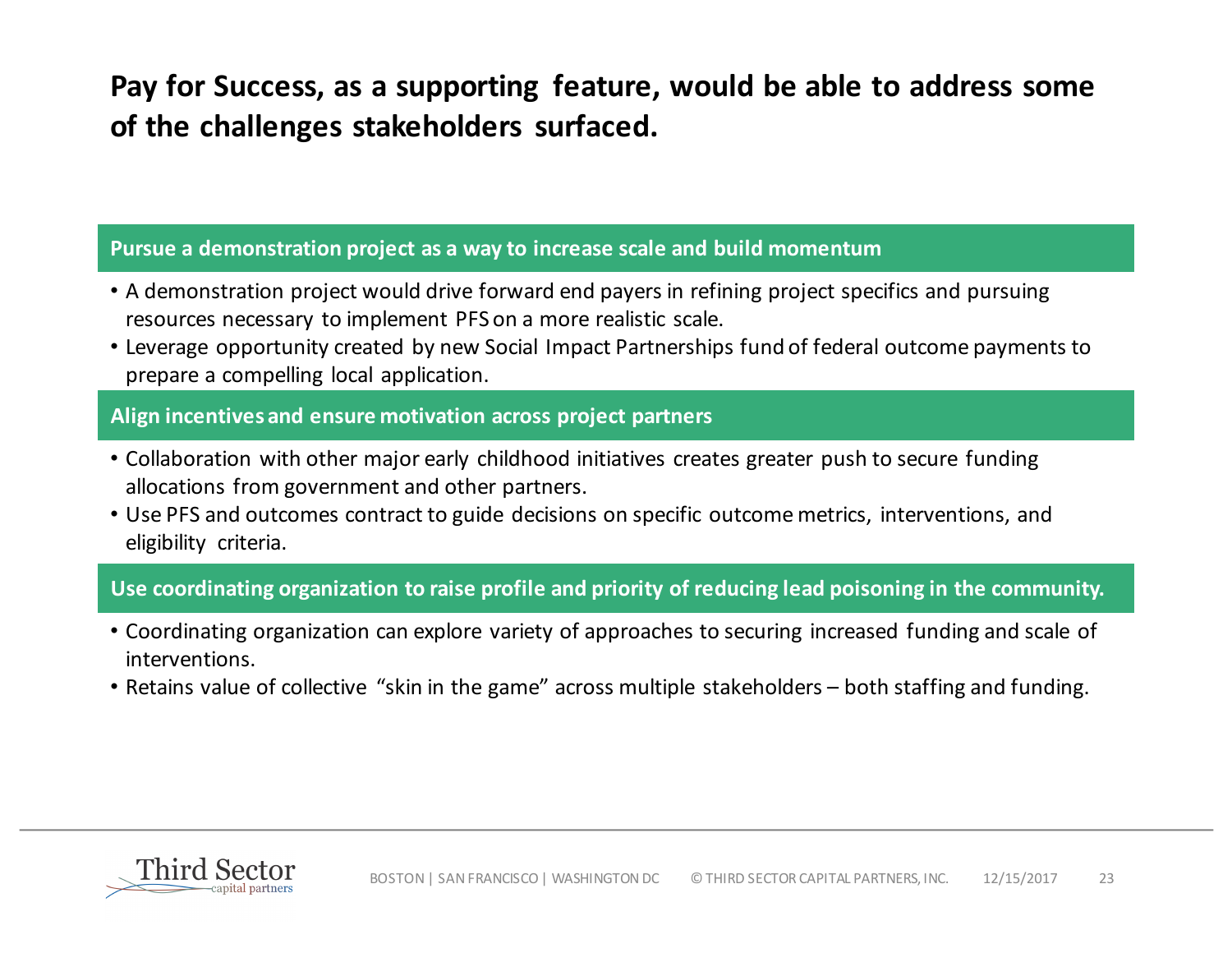## **Contents**

Overview of Lead Feasibility

The Challenge: Lead Poisoning in Cleveland and Cuyahoga County

The Opportunity: Prevent Lead Poisoning via Housing Abatement

End Payer Feedback and Recommendations

*Next Steps*

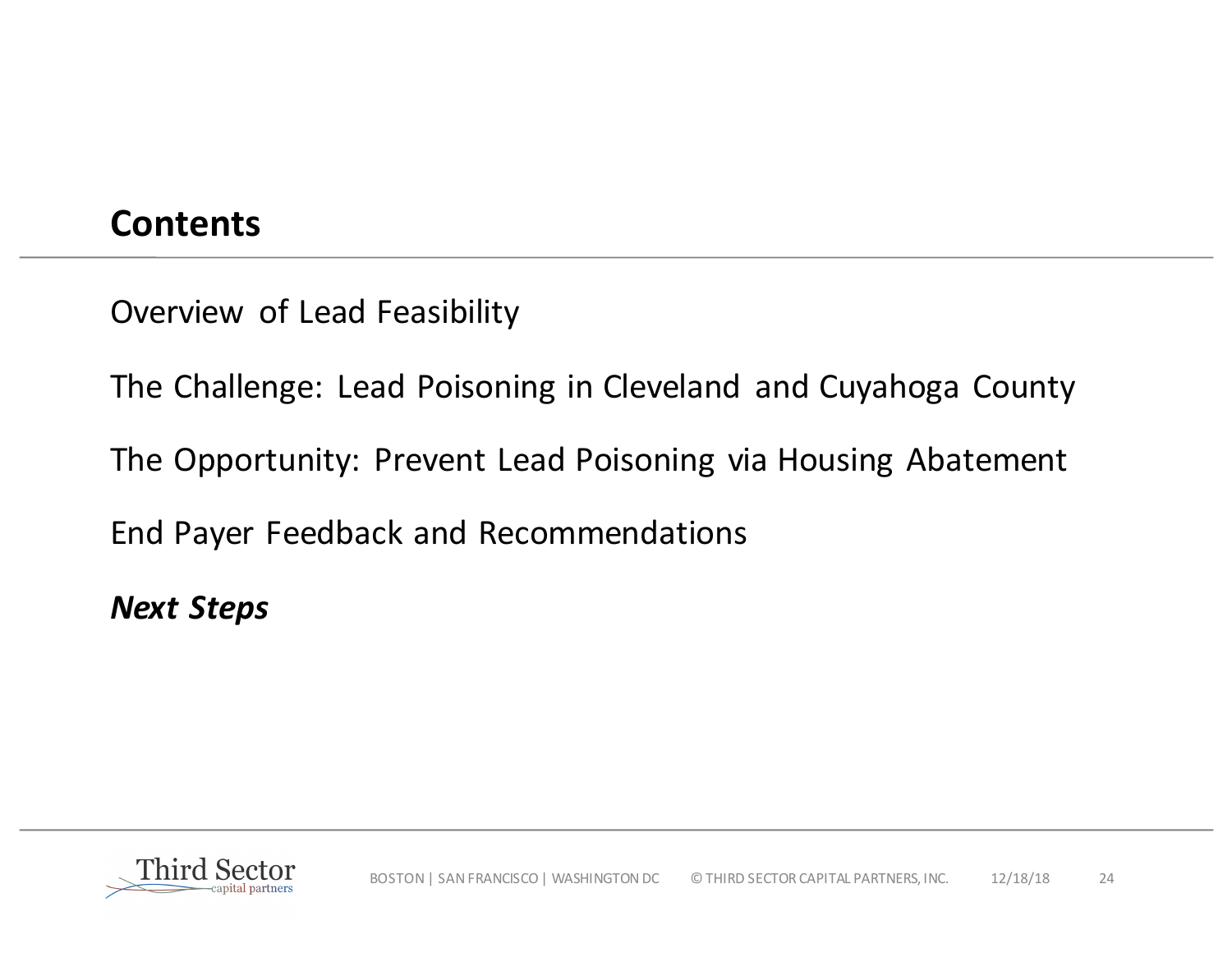## A Pay for Success approach can support part of a larger "big tent" initiative to reduce lead poisoning in Cleveland and Cuyahoga County.

### **Key Activities**

| <b>Identify and enable a</b><br>coordinating<br>organization                            | • Cleveland Foundation, or a neutral, non-governmental organization,<br>should be resourced to coordinate a community-wide effort to reduce<br>lead poisoning.<br>This organization would be given a specific mandate with political<br>backing and support from elected officials in the City and County. |
|-----------------------------------------------------------------------------------------|------------------------------------------------------------------------------------------------------------------------------------------------------------------------------------------------------------------------------------------------------------------------------------------------------------|
| Align efforts to reduce<br>lead poisoning with<br>other community<br><b>initiatives</b> | The coordinating organization should bring together major community<br>$\bullet$<br>initiatives to discuss opportunities for alignment and collaboration.<br>Reframe messaging of work to reduce lead poisoning to align with early<br>$\bullet$<br>childhood and family success outcomes.                 |
| <b>Embed outcomes</b><br>measurement and build<br>a PFS demonstration<br>project        | • PFS contracting would be a motivating justification to secure new or<br>increased revenue from potential end payers (City and County).<br>Cleveland and Cuyahoga County are well-positioned to pursue new<br>$\bullet$<br>funding opportunity from federal government for outcome payments.              |

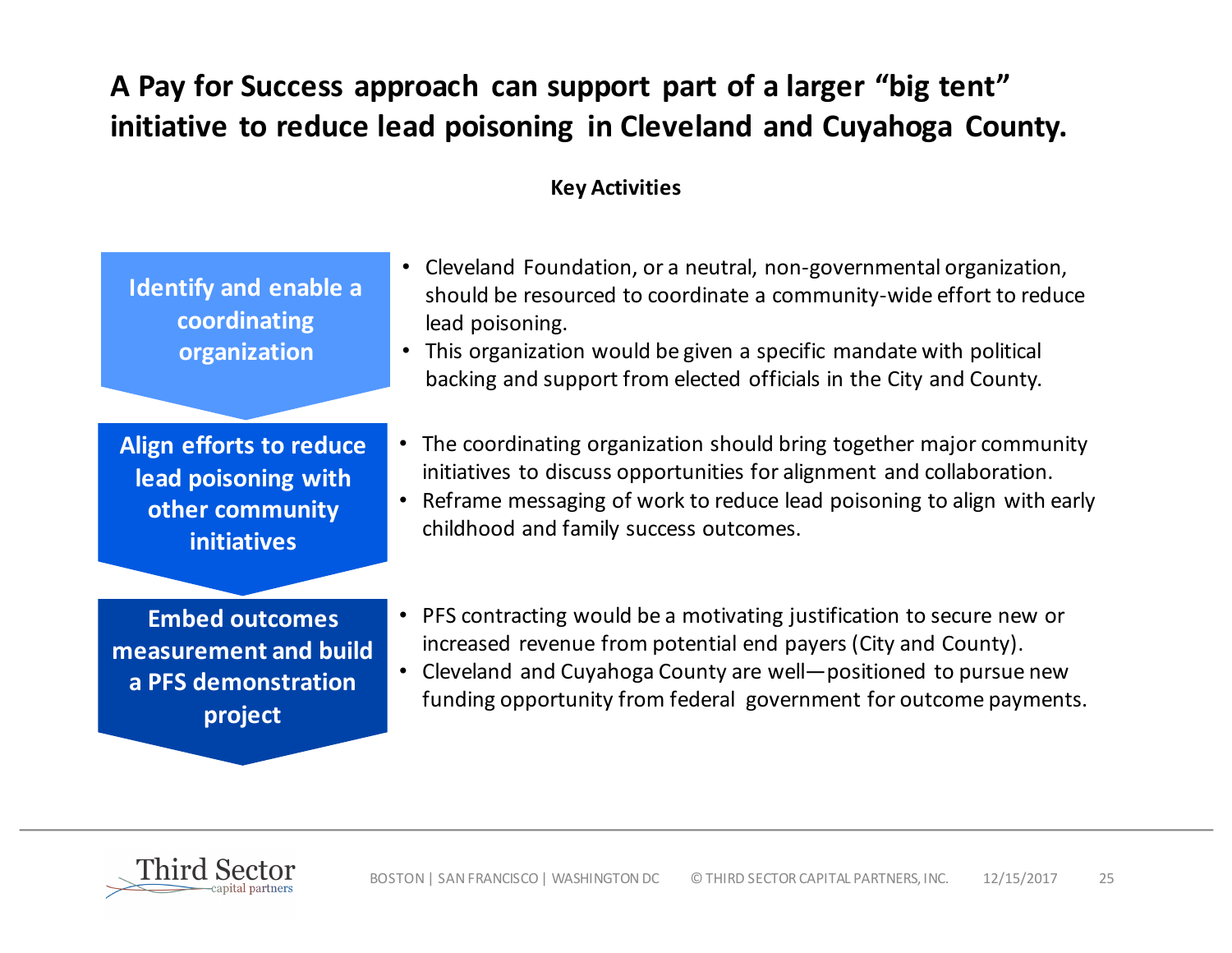## The Bipartisan Budget Act of 2018 passed multiple pieces of legislation related to outcomes-oriented contracting.

**Outcomes-Oriented Contracting Legislation in Bipartisan Budget Act of 2018** 

**Social Impact Partnerships to Pay for Results Act (SIPPRA)**

\$100M to support Pay for Success projects (social impact partnerships) based on state/local interest. Will also support feasibility studies and evaluations associated with projects.

**Bipartisan Budget Act of 2018**

**Maternal, Infant, and Early Childhood Home Visiting Program (MIECHV)**

Provides for a 5-year reauthorization (2017-2022) of this evidence-based home visiting program. Includes an option to utilize Pay for Success (Pay for Outcomes) in the funding of this program.

**Family First Prevention Service Act (IV-E)** 

Provides for sweeping reforms of Federal funding used to support child welfare services (Titles IVB and E) with a particular emphasis on supporting and redirecting funds to evidencebased interventions.

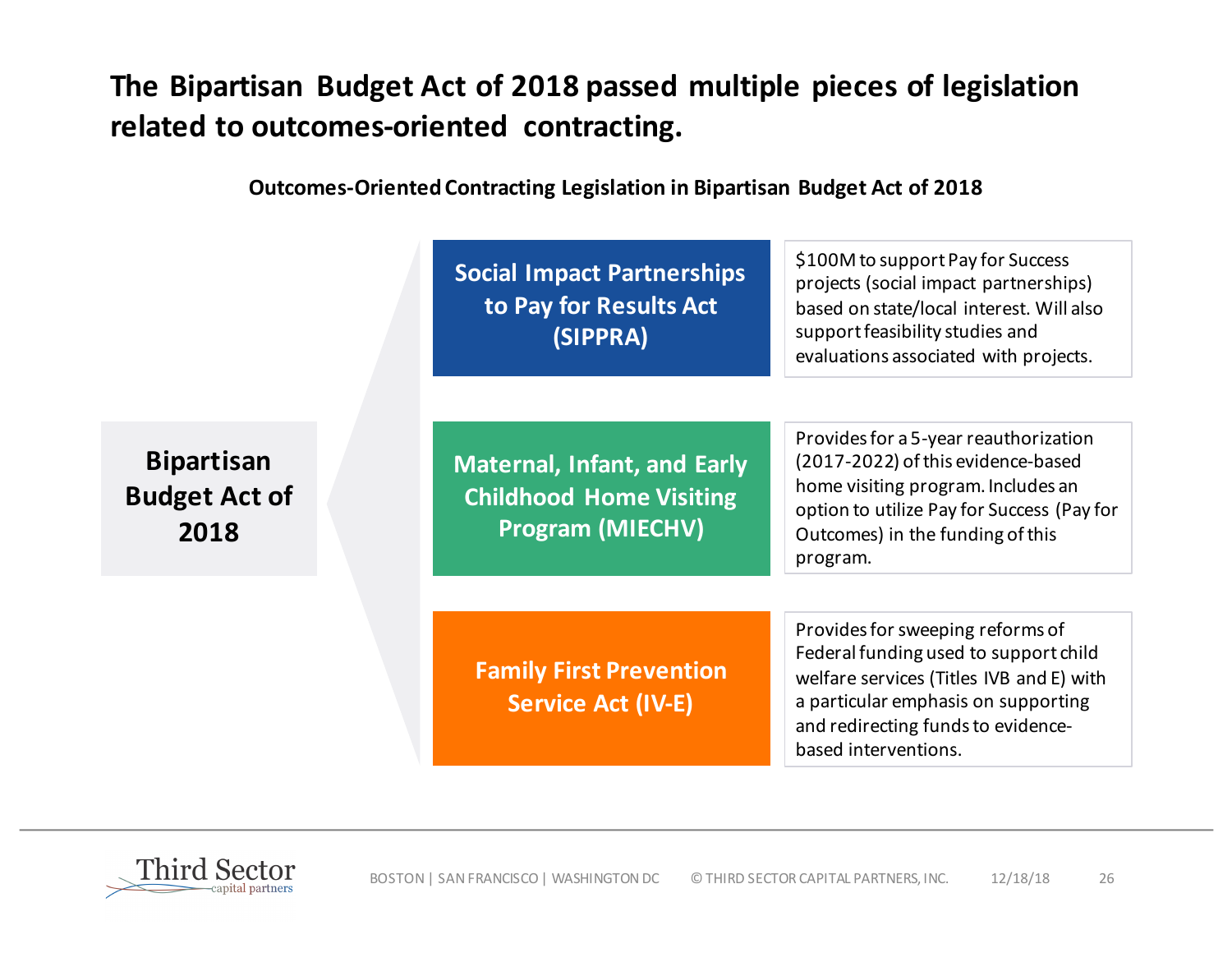## The \$100 million available through SIPPRA is focused on providing federal outcome payments to projects and funding feasibility studies.

**SIPPRA Funding Breakdown**

| <b>Social Impact Partnerships:</b><br>Approx. \$70-80 million                     | Provide outcome payments for<br>State/local government Social Impact<br>Partnerships (SIPs). No less than 50% of<br>Federal outcome payments must<br>directly benefit children. |
|-----------------------------------------------------------------------------------|---------------------------------------------------------------------------------------------------------------------------------------------------------------------------------|
| <b>Feasibility Study Funding:</b><br>Up to \$10 million                           | Assist State/local governments in<br>developing feasibility studies to apply<br>for SIPs. Only covers 50% of cost for<br>feasibilities.                                         |
| <b>Evaluation of Social Impact</b><br><b>Partnerships:</b><br>Up to \$15 million  | Pay for independent evaluation to<br>determine if the outcome(s) has been<br>achieved in order to receive SIP<br>outcome payment.                                               |
| <b>Oversight &amp;</b><br><b>Administration:</b><br>Up to \$2 million/fiscal year | Support the review, approval, and<br>oversight of SIPs.                                                                                                                         |

**SIPPRA: \$100 million**

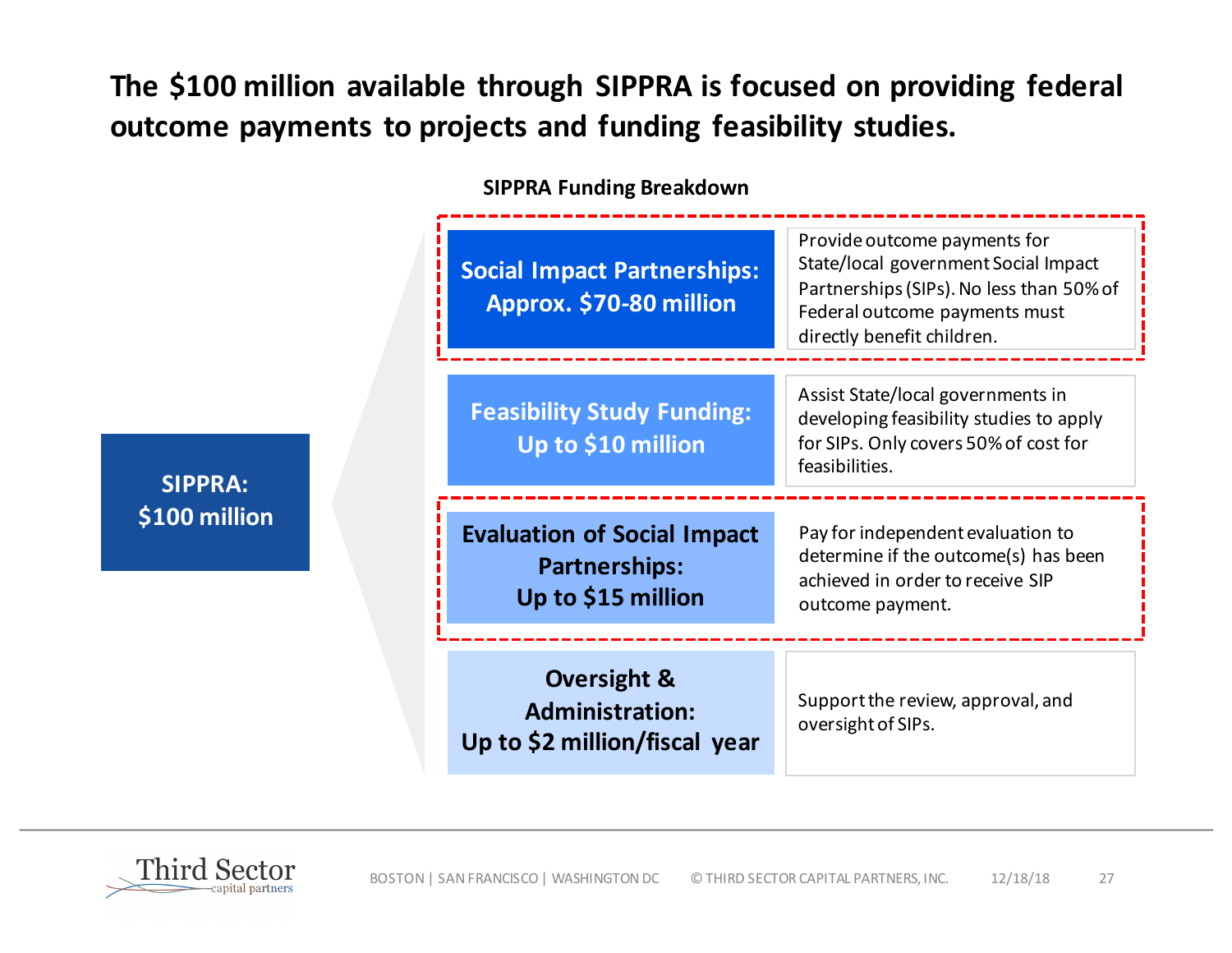## **Social Impact Partnerships (SIPs) funding will allow State/local governments to received federal outcome payments for projects.**

#### **Overview of Social Impact Partnership Funding**

| <b>Applicants</b>                                 | State and/or local governments for use as outcome payments ONLY. Funding is<br>$\bullet$<br>not provided to cover project costs during or before implementation.<br>Applicants will need to provide details on a variety of project details, including<br>$\bullet$<br>outcomes, intervention, payment terms, evaluation, intermediary, and economics.<br>Previously completed feasibility studies are acceptable to provide these details.<br>$\bullet$                                                                                                                                                                                           |
|---------------------------------------------------|----------------------------------------------------------------------------------------------------------------------------------------------------------------------------------------------------------------------------------------------------------------------------------------------------------------------------------------------------------------------------------------------------------------------------------------------------------------------------------------------------------------------------------------------------------------------------------------------------------------------------------------------------|
| <b>Selection Criteria/</b><br><b>Requirements</b> | Maximum project length of 10 years.<br>$\bullet$<br>Social benefit and savings (program-by-program basis as well as in aggregate) to<br>$\bullet$<br>federal government of the SIP's outcomes.<br>Social benefit and savings to State/local governments of the SIP's outcomes.<br>$\bullet$<br>Likelihood, based on existing evidence, that the State/local government and<br>$\bullet$<br>service provider(s) will achieve the outcomes.<br>Quality and rigor of independent evaluation.<br>$\bullet$<br>Capacity and commitment of State/local government to sustain intervention, if<br>$\bullet$<br>appropriate, beyond the period of the SIP. |
| <b>Issue Areas</b>                                | Broad range of outcomes are prioritized, including: workforce, education, health,<br>$\bullet$<br>child welfare, homelessness, and justice.<br>"Other measurable outcomes defined by the State and local governments that<br>$\bullet$<br>results in positive social outcomes and Federal savings."                                                                                                                                                                                                                                                                                                                                                |

Note: Formal applications and selection criteria will be released in the coming months.

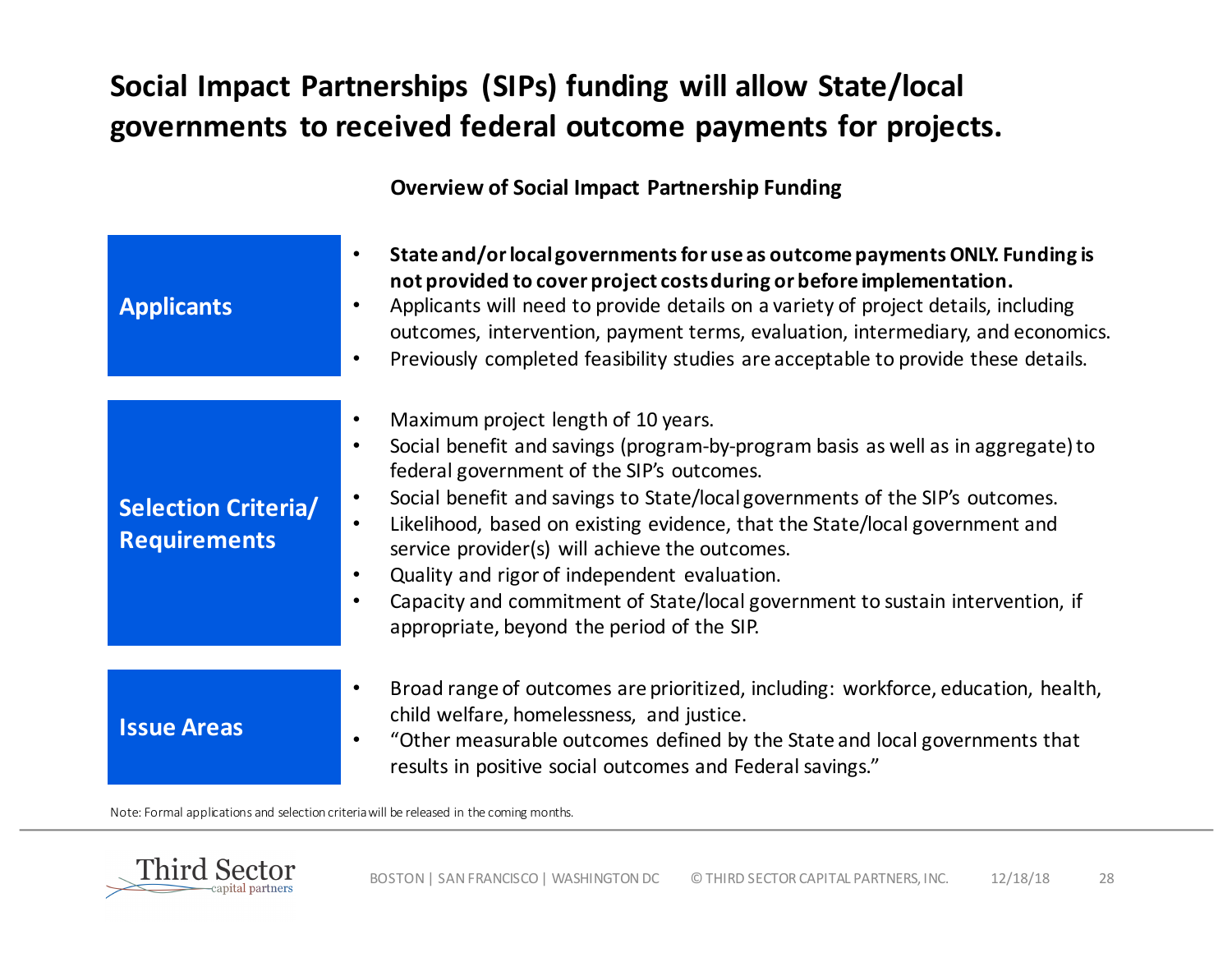## **Discussion: Cleveland Foundation leadership on next steps**

**Building the Coalition:** Is Cleveland Foundation willing to lead a convening of the County Executive's office, Cleveland Mayor's office, and key funders to explore a major initiative to tackle lead poisoning in a more coordinated way?

**2**

**1**

**Funding for Coalition:** Is there willingness to provide funding, alongside other funders, to enable an organization/individuals to be the project manager to advance the coalition?

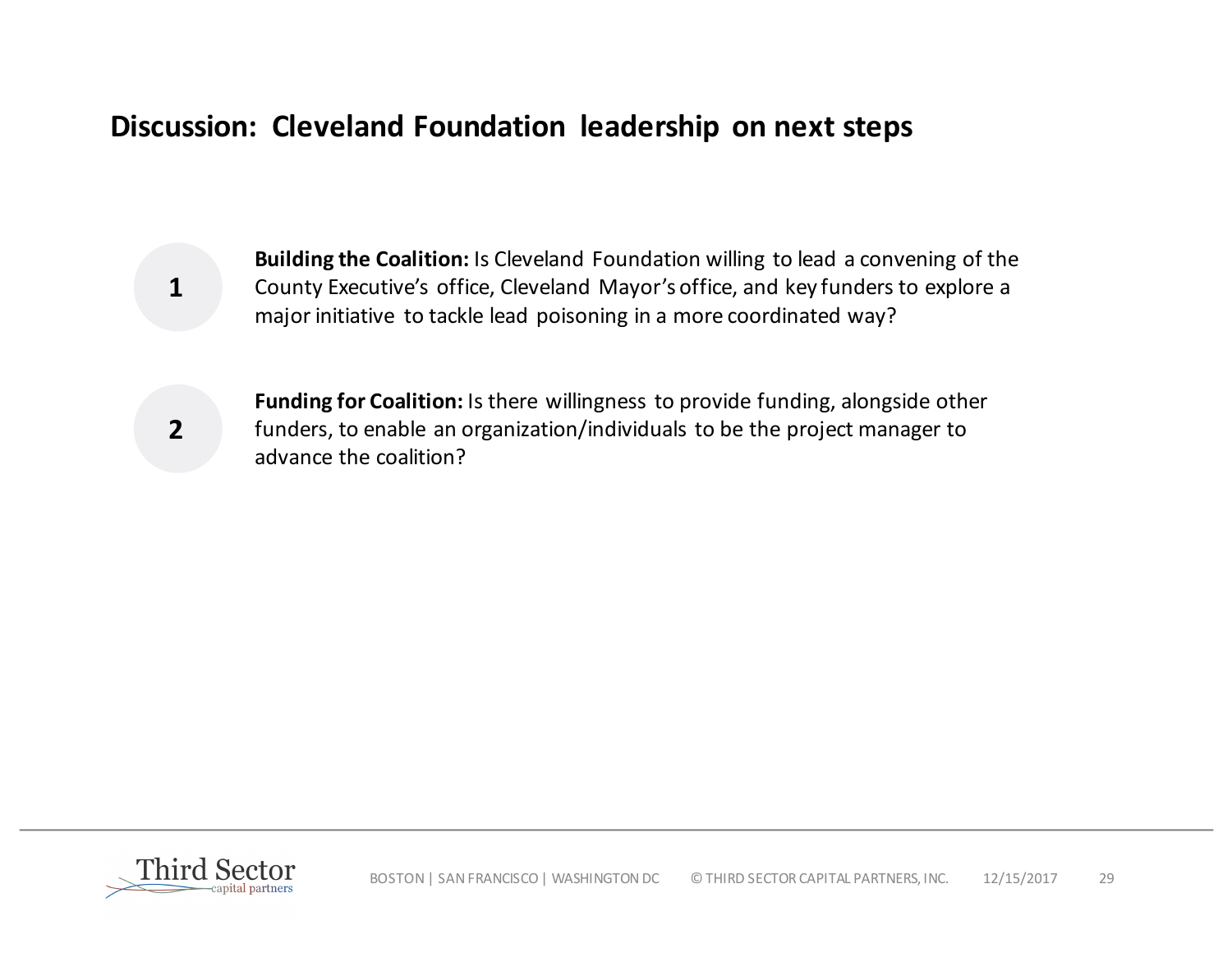## **Appendix**

Detailed End Payer and Stakeholder Feedback

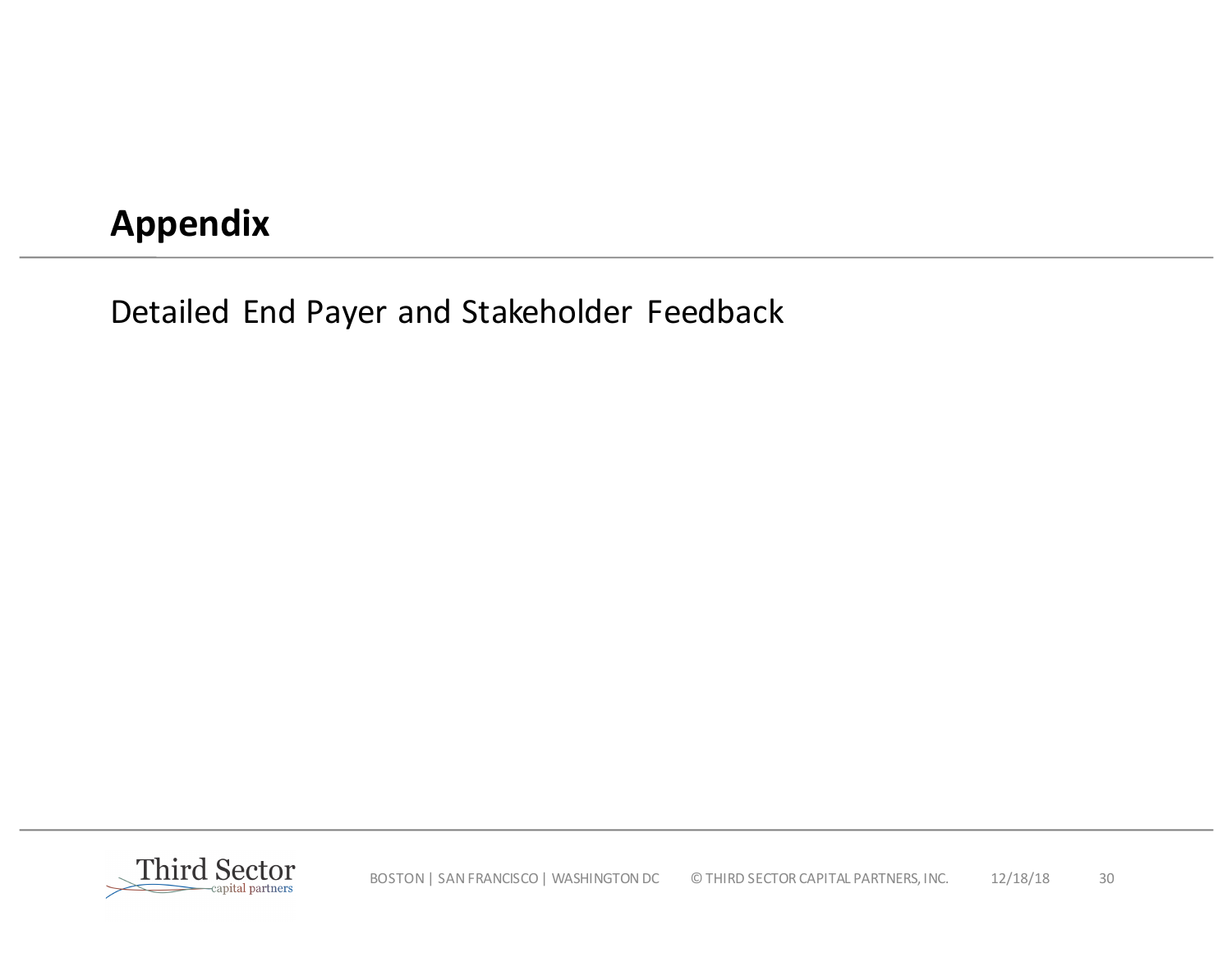## **Stakeholders generally support and understand intervention but also** recognize need for more resources directed to less intensive strategies.

### **Summary of Feedback**



Stakeholders agreed with the rationale for focusing on a more intensive strategy given its potential to address some of the most "at-risk" housing and families.



Most stakeholders raised questions on how other interventions would be funded and scaled. Government and funders believe that other interventions can create impact and financial benefit.



Proposed intervention has demonstrated track record of implementation and effectiveness.

Feasible that service providers can implement intervention and have capacity to scale.

#### **PFS-Supportive Aspects PFS-Prohibitive Aspects**

Stakeholders may not be able to coalesce around a specific intervention for purposes of a PFS project.

PFS not well-suited to fund multiple interventions targeted at a diverse population.

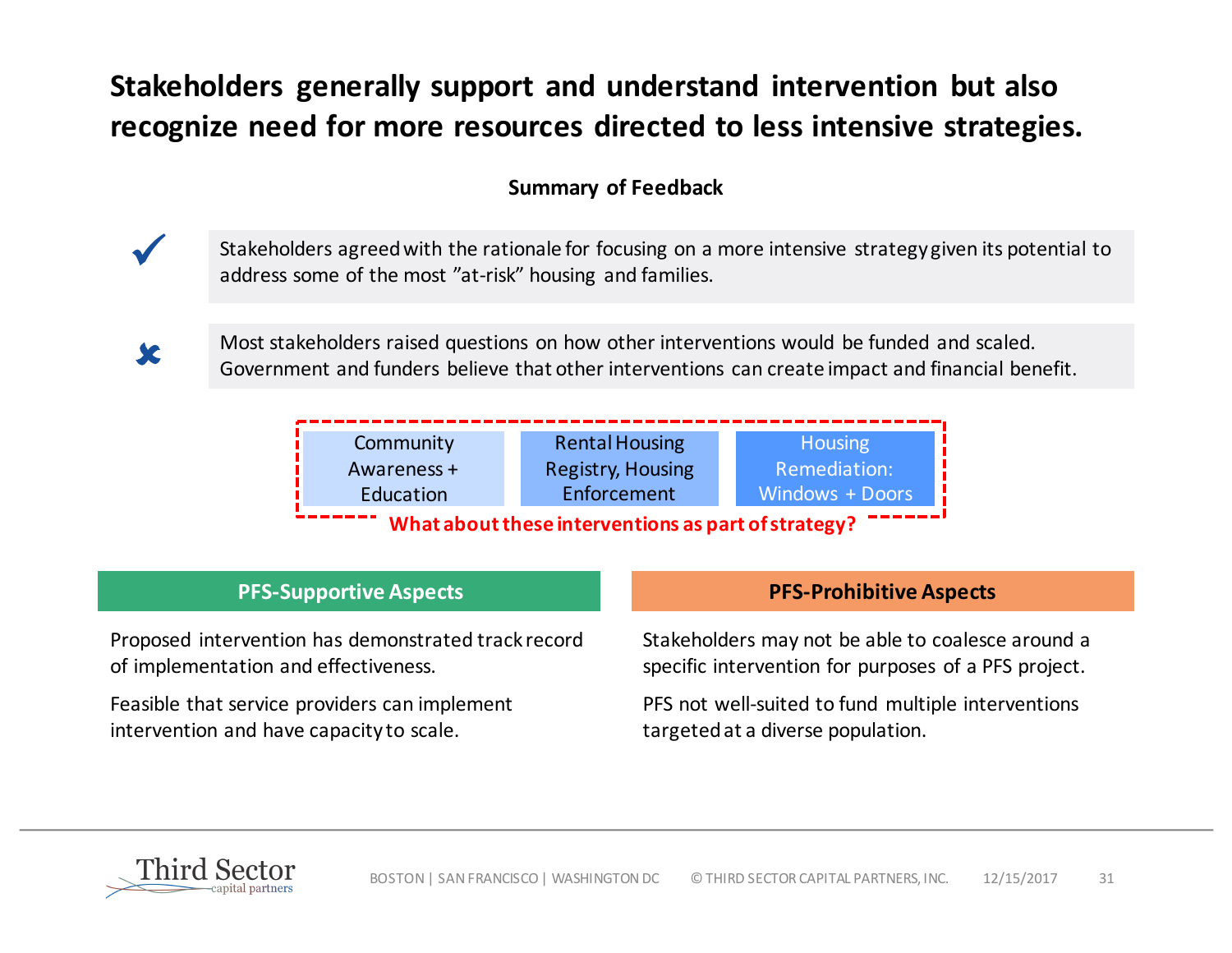## **Proposed scale of 10,000 homes over 10 years received mixed reactions** from stakeholders.

#### **Summary of Feedback**

All stakeholders expressed dissatisfaction with the current scale of efforts on lead poisoning. Greatest dissatisfaction was with focus of work (remediation) and lack of attention to current efforts within community.



ü

Government thought serving 10,000 homes over 10 years was realistic and achievable. Funders and other community organizations thought that it ignored or omitted homes that could be served with lower-cost/intensity interventions.



No stakeholders felt that serving less than 10,000 homes was worth considering.

There exists an identifiable set of homes of meaningful scale to abate.

#### **PFS-Supportive Aspects PFS-Prohibitive Aspects**

Larger scale project would push project economics and parameters beyond feasibility.

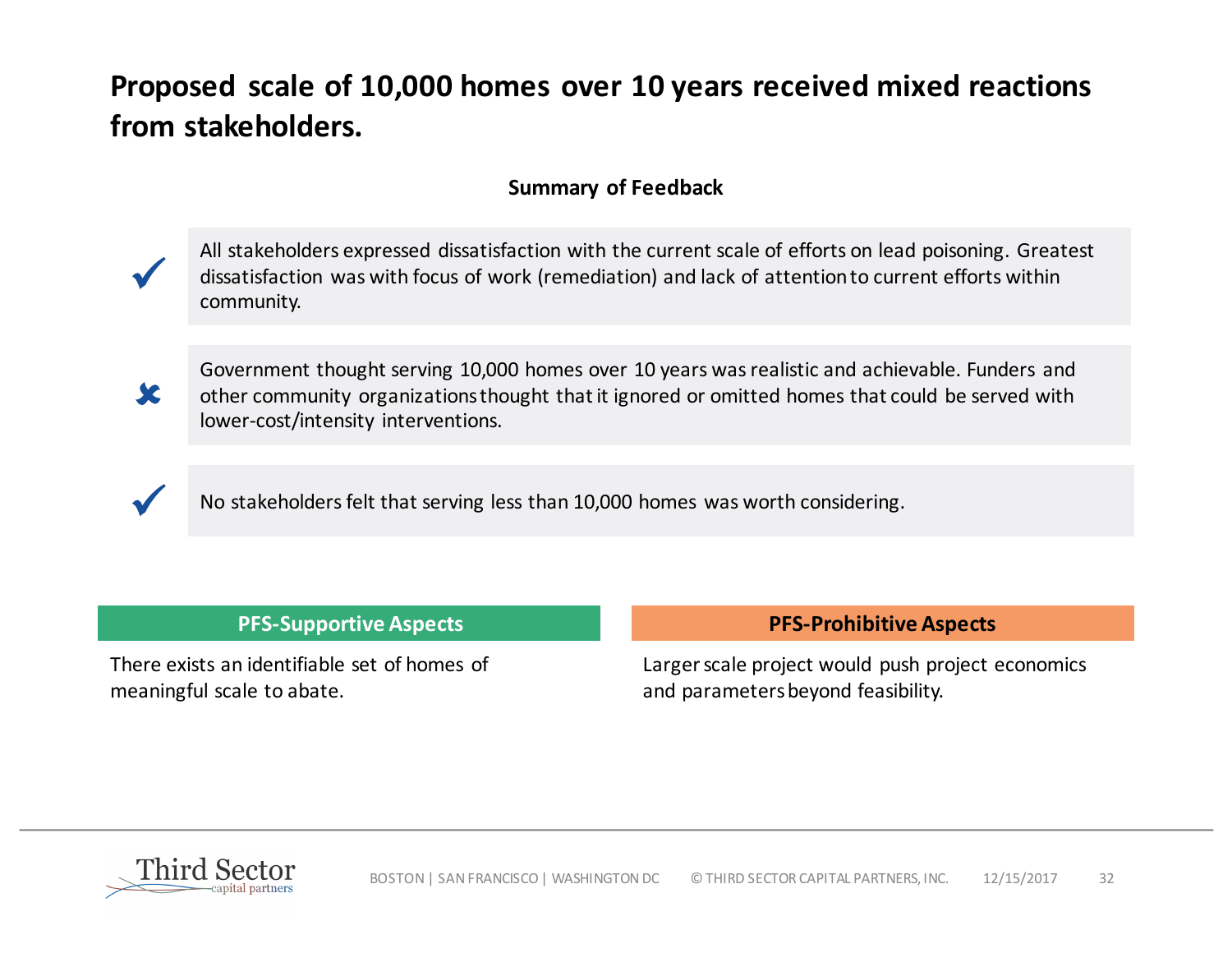## There was significant interest in understanding the specific process and eligibility criteria for selecting homes and families to be served.

#### **Summary of Feedback**

Stakeholders focused the majority of their<br>**Example 20** Stakeholders on which homes and families would **questions on which homes and families would be served:**

- What types of housing (# of units per home)?
- What is impact of transiency of this population?
- What is the process for identifying homes once criteria have been established?
- How are properties prioritized once they are deemed eligible?
- What happens to ineligible housing?

#### **Priority areas identified by end payers:**

- Glenville
- East Cleveland
- St. Clair-Superior
- Broadway-Slavic Village
- University Circle

Majority of areas are within City of Cleveland with some extension into Cuyahoga County.

#### **PFS-Supportive Aspects PFS-Prohibitive Aspects**

Data exists to facilitate formation of specific criteria and refine cost and impact estimates.

Experience managing implementation of intervention within specific criteria via HUD grant.

Defining eligibility criteria is an important part of refining project economics for PFS contracting.

Criteria that are too strict may limit participation of some end payers and hamper implementation.

Unclear which stakeholder(s) would have decision rights in setting criteria.

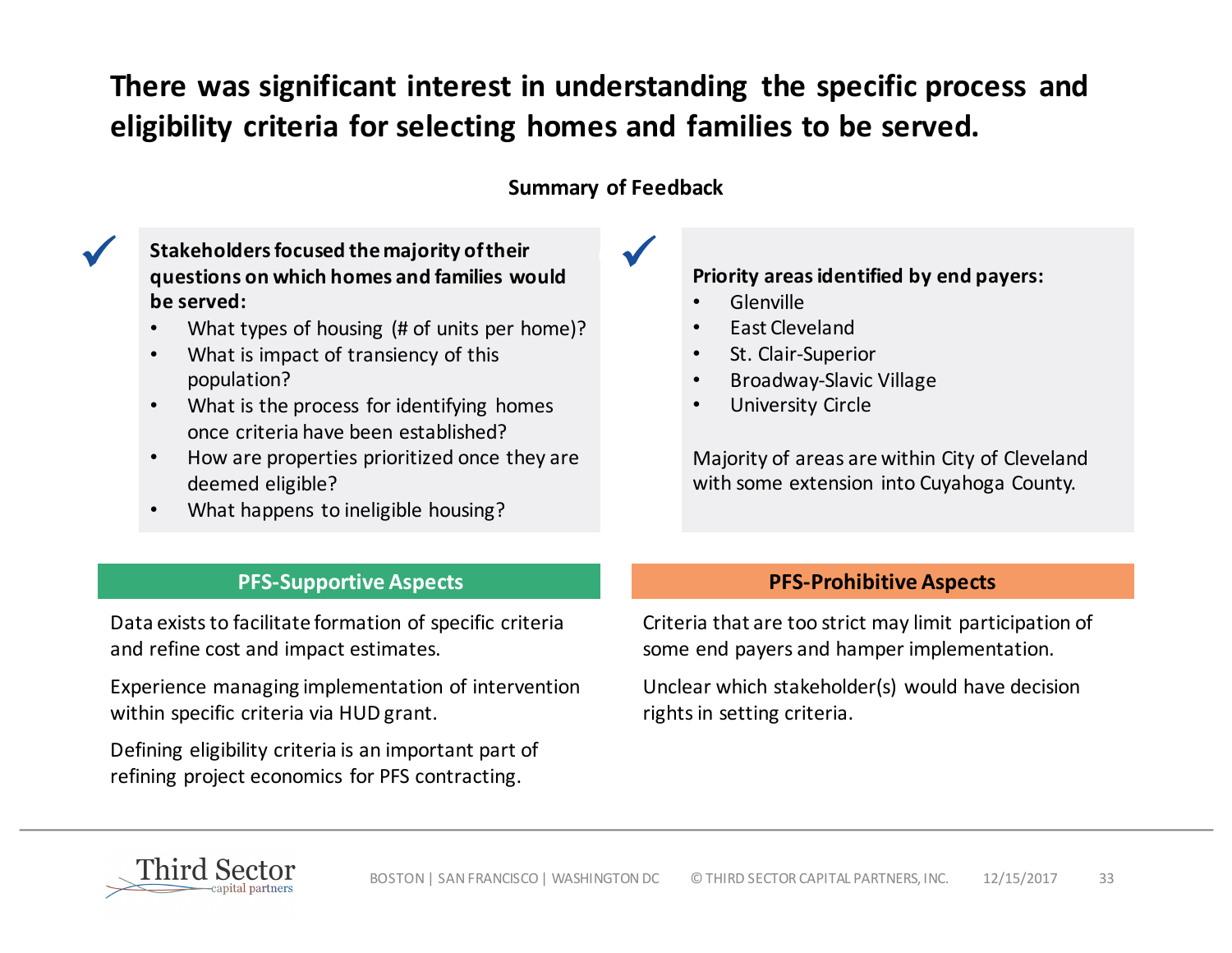## **Some stakeholders pushed back against cost estimates and questioned if** focusing funding on this intervention was best use of resources.

### **Summary of Feedback**

Non-governmental stakeholders questioned validity of cost estimates, specifically the service costs, compared to similar strategies used in other communities.

No stakeholders directly commented on the additional costs (financing, evaluation, management) associated with the project.

û

ü

û

Some government and funder stakeholders questioned whether the proposed intervention was the best use of available funding. These stakeholders also questioned feasibility of securing necessary funding at this scale.

#### **PFS-Supportive Aspects PFS-Prohibitive Aspects**

Cost estimate refinements are possible as part of establishing firm eligibility criteria.

Project costs can be benchmarked and clearly defined based on work in community and elsewhere.

Community-wide buy-in to a specific intervention strategy may be difficult.

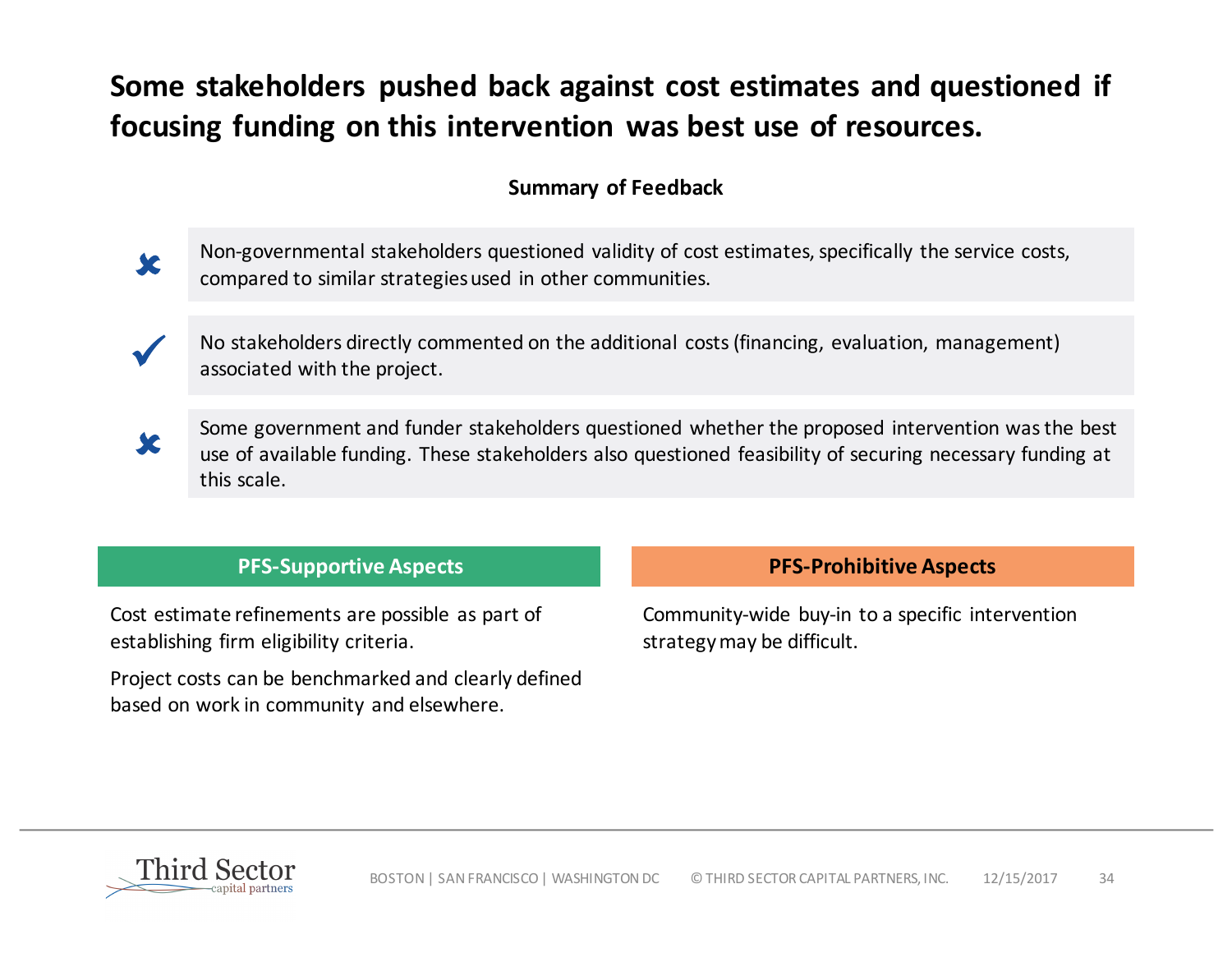## **Stakeholders believe in evidence linking reduction in lead dust/hazards** with the prevention of lead poisoning.

### **Summary of Feedback**

All potential end payers were noncommittal, even when pressed, on whether the proposed outcome metric of lead dust reduction would be sufficient as a success payment outcome.

Funders and healthcare stakeholders expressed interest in measuring a broad set of outcomes, including blood lead levels, as part of determining impact and success of a project.



û

No stakeholders mentioned requiring direct measurement of blood lead levels as a success payment outcome. However, government and hospitals would need to consider specific outcome metrics, typically health or education related, to justify financial benefit for their organization.

| <b>PFS-Supportive Aspects</b> |
|-------------------------------|
|-------------------------------|

Rigorous and established evidence base linking abatement to reductions in lead poisoning.

The outcome is specific, measurable, and trackable. There are defined standards of measurement.

Opportunity for short-term measurement of primary payment outcome.

#### **PFS-Prohibitive Aspects**

Uncertain if end payers would require more stringent (measuring blood lead level) or different outcome metrics as part of actual negotiations.

Measurement of blood lead level as primary payment metric increases complexity and cost.

Uncertain if the outcome is a true priority for funders, government agencies, and providers

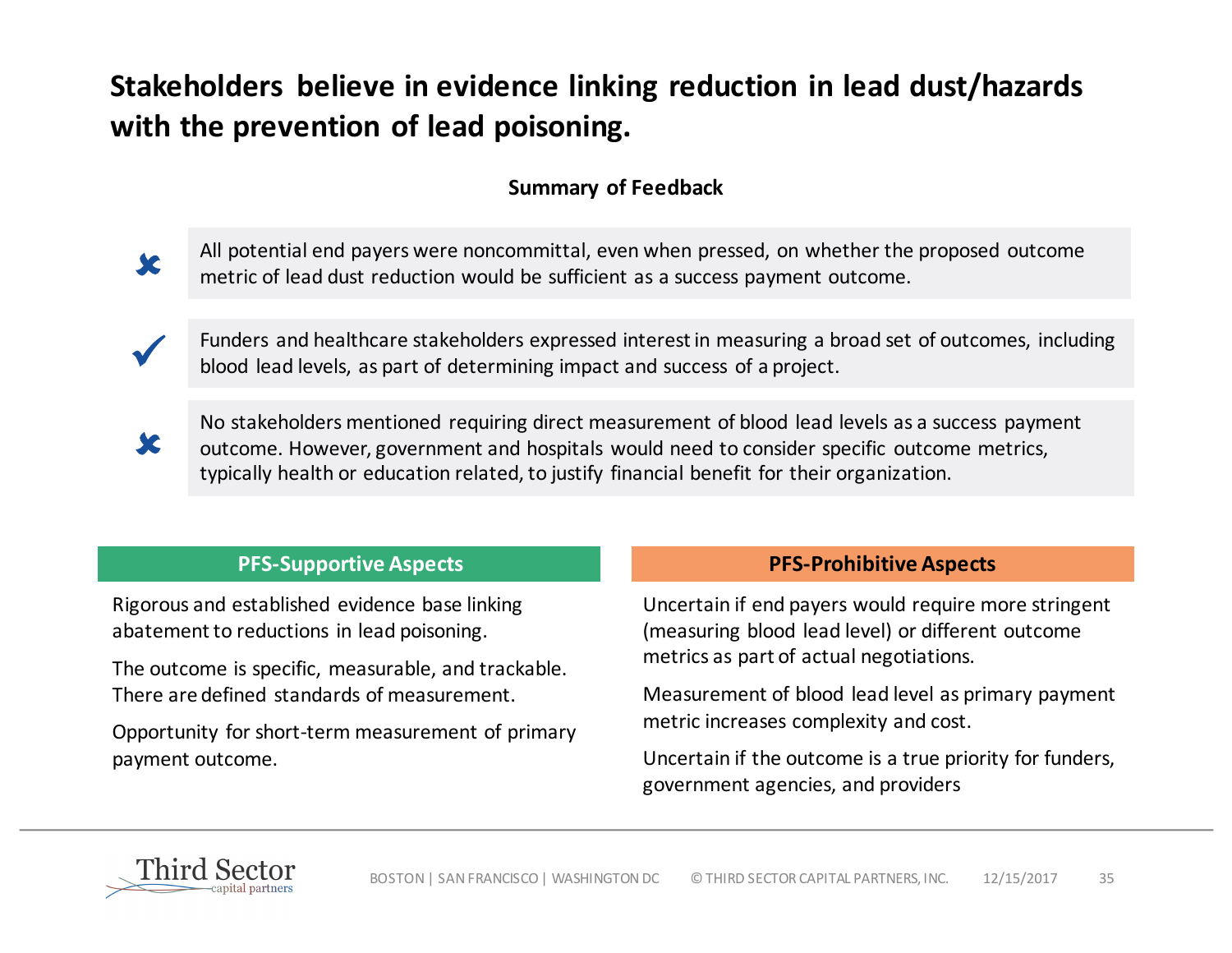## Long-term value created by reduction in lead dust/hazards is clear; however, stakeholders may require individual cost-benefit analysis.

### **Summary of Feedback**

Across all stakeholders there was buy-in to significant long-term value generated by proposed intervention. Stakeholders understand the importance and impact that can be generated to many organizations as a result of preventive strategies vs. current remediation activities.

City, County, and hospitals would likely require independent cost-benefit analysis to justify participation<br>in project and allocation of funding. These unique sect benefits would also need to be parrough to in project and allocation of funding. These unique cost-benefits would also need to be narrowed to specific neighborhoods or communities most relevant to the particular end payer.

Local funders and some individuals within government questioned specific return on investment from proposed abatement intervention vs. other less intensive strategies across a larger number of homes. û

#### **PFS-Supportive Aspects PFS-Prohibitive Aspects**

Existing cost-benefit analysis shows long-term value generated via reduction in lead dust.

Avoided costs can be directly linked to an improvement on outcomes, supporting the argument for success payments.

Unique cost-benefit justifications add additional complexity and development time.

While the long-term value of lead dust reduction is indisputable, the financial benefits do not accrue to a single stakeholder.

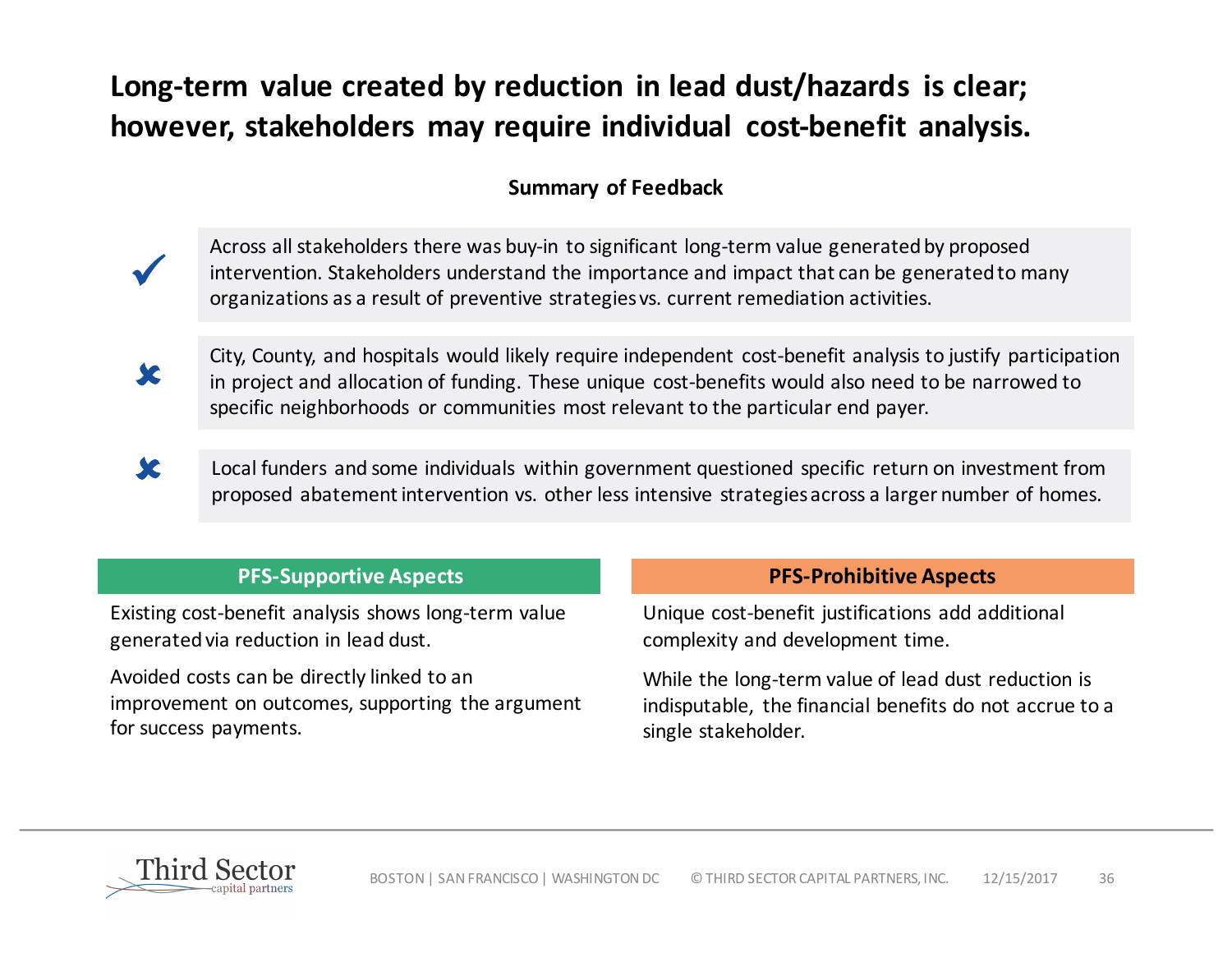## All stakeholders recognized necessity of coordinating with other significant, complimentary initiatives underway in the community.

### **Summary of Feedback**

Governments are limited in their capacity (people and funding) to pursue multiple major initiatives that are intended to address significant community challenges.

Current government and healthcare capacity is largely focused on remediation activities rather than prevention. Some of this is driven by external factors, including State or Federal requirements. There is a strong motivation to shift from remediation to prevention.

ü

ü

û

Government and funders are eager for a more coordinated, community-wide effort that aligns lead poisoning efforts more directly within the context of other early childhood initiatives. Messaging of this initiative needs to tie into early childhood strategies rather than focusing on lead/housing.

Competing and complimentary initiatives are requiring major investment of resources and should be evaluated for possible coordination: Say Yes! was mentioned by every stakeholder. û

Community has launched a PFS project and understands investment of time and resources.

#### **PFS-Supportive Aspects PFS-Prohibitive Aspects**

No existing capacity within government (City or County) to dedicate to PFS development.

PFS as a unique initiative would compete for limited financial resources from funders and end payers.

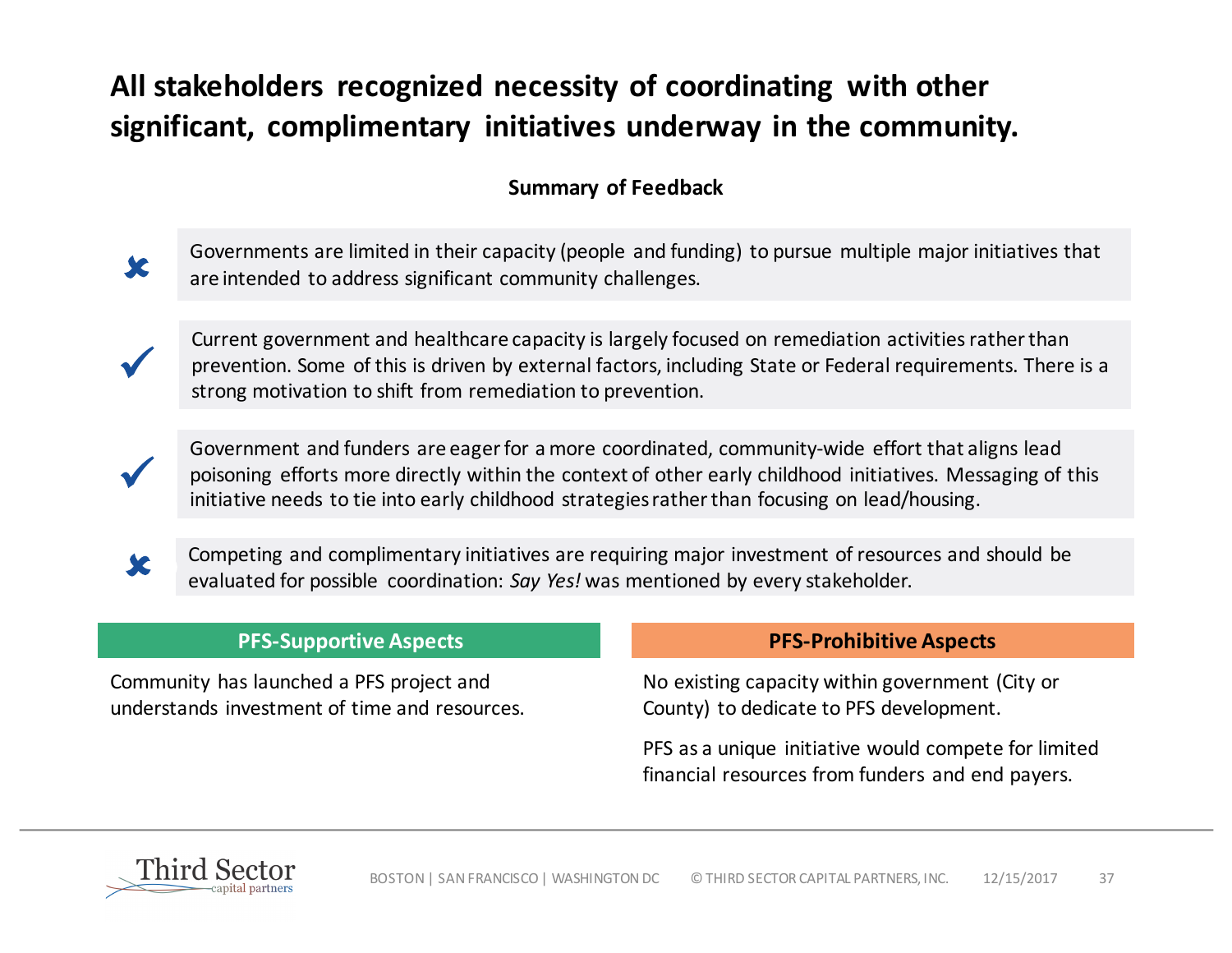## **Despite enthusiasm to address this issue, it is unclear if it is enough of a** priority to solicit shared ownership and allocations of funding.

#### **Summary and Feedback**

Stakeholders willing to consider new<br>approaches to meet funding and other resources needed for a PFS Lead project.



While issue is top of mind in community and local media it is unclear if this issue is enough of a priority for stakeholders to dedicate funding and other resources.

- **V** Participation of multiple stakeholders with<br>
"skin in the game" is viewed as a compelling reason for joining outcomes fund.
- $\mathbf{\mathcal{X}}$  No stakeholder was willing to commit to the outcomes fund or assume ownership over construction of a PFS project.

Multiple end payers addresses issue of financial benefit being spread across many end payers.

"Collective action" approach creates broader community engagement and "skin in the game"

#### **PFS-Supportive Aspects PFS-Prohibitive Aspects**

Multiple end payers without collective mandate creates a void of ownership to drive initiative forward.

Individual end payers lack existing capacity to develop and implement PFS.

Competing priorities within end payers limits access to sources of revenue for outcome payment.

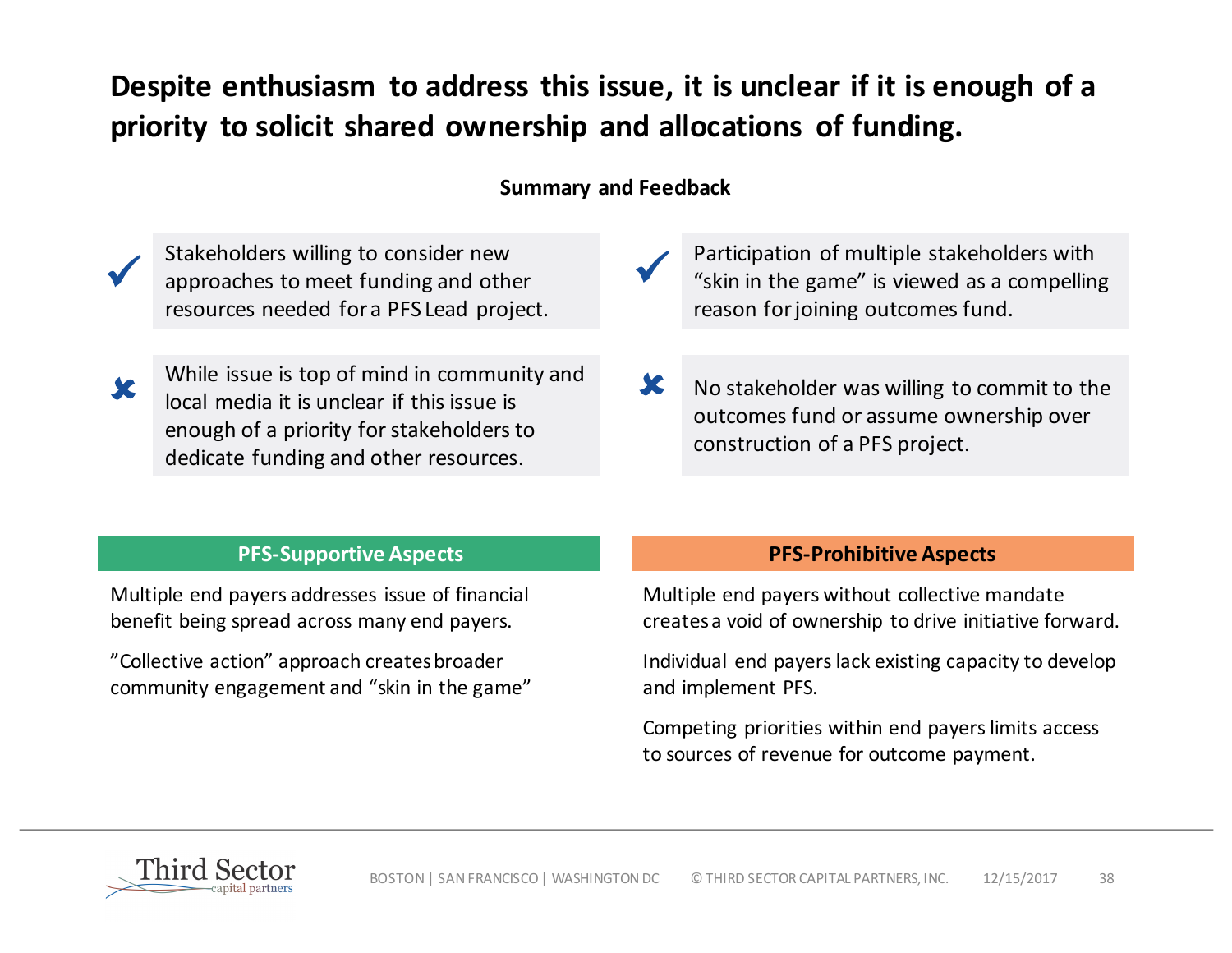## Sources of revenue for the outcomes fund exist but would require significant, coordinated efforts to secure and sustain.

#### **Summary of Feedback**

ü

City and county discussed multiple paths to secure revenue for participation in the outcomes fund. Ultimate decision authority rests largely with City and County councils.

Any effort to secure revenue for the outcomes fund will require a well-resourced, community-wide advocacy effort, especially for strategies like a soda tax. This effort would need to be sustained for multiple years.

#### **Potential revenue sources identified include:**

- **City/County/School Districts:** Tax abatement; tax increment financing; plastic bag fees; soda tax; fines/penalties; levies.
- **State:** TBD
- **Federal:** HUD; EPA; SIPPRA
- **Business/Healthcare:** Could be upfront funder or in outcomes fund. Limited amounts even with strong cost-benefit justification due to budget complexities.

City and County are positioned to pursue potential sources of revenue for outcomes fund.

Diverse set of revenue sources to leverage for the outcomes fund.

Opportunity to pair revenue sources with other legal or regulatory strategies.

#### **PFS-Supportive Aspects PFS-Prohibitive Aspects**

Absence of a single "primary" revenue source for individual end payers. Braided funded increases complexity. 

Highly competitive environment within government for allocation of new/increased revenue streams.

Amounts from some revenue sources are hard to accurately predict over long term.



ü

û